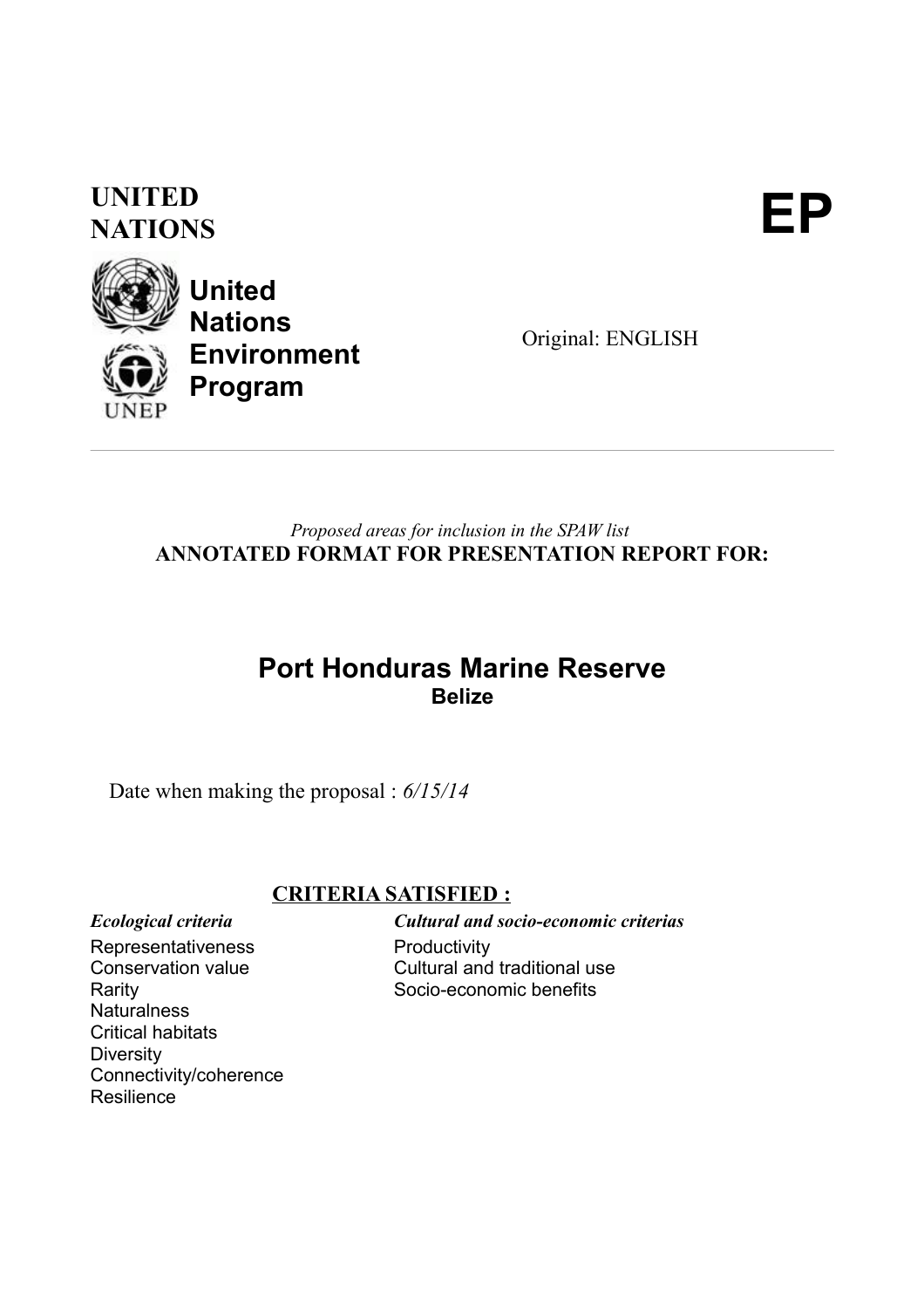#### **Area name: Port Honduras Marine Reserve**

Phone: +501 722 2274

Country: Belize

#### **Contacts**

| <b>Focal Point</b> | Last name: AZUETA / MAJIL<br>First name: James / Isais<br>Position: Ecosystems Management Unit Coordinator at the Belize Fisheries<br>Department<br>Email: jamesazueta $bz@yahoo.com$<br>Phone: 0478000000 |  |  |
|--------------------|------------------------------------------------------------------------------------------------------------------------------------------------------------------------------------------------------------|--|--|
| <b>Manager</b>     | Last name: CHAN<br>First name: Seleem<br>Position: Marine manager<br>Email: schan@tidebelize.org                                                                                                           |  |  |

## **SUMMARY**

Chapter 1 - IDENTIFICATION Chapter 2 - EXECUTIVE SUMMARY Chapter 3 - SITE DESCRIPTION Chapter 4 - ECOLOGICAL CRITERIA Chapter 5 - CULTURAL AND SOCIO-ECONOMIC CRITERIA Chapter 6 - MANAGEMENT Chapter 7 - MONITORING AND EVALUATION Chapter 8 - STAKEHOLDERS Chapter 9 - IMPLEMENTATION MECHANISM Chapter 10 - OTHER RELEVANT INFORMATION

# **ANNEXED DOCUMENTS**

PHMR Map PHMR Management Plan Site characterisation study PHMR Climate Change Adaptation Plan PHMR Baseline Study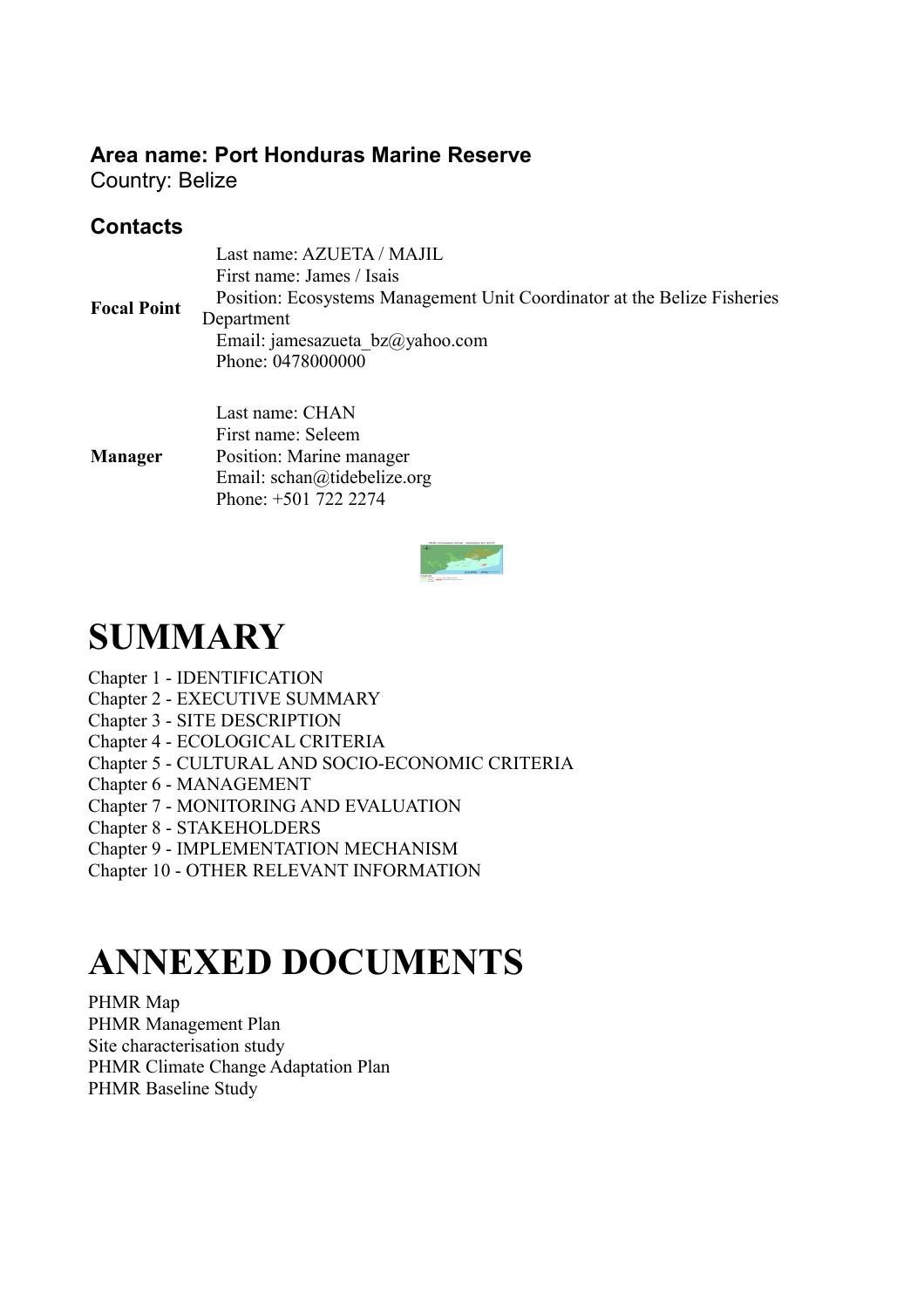# **Chapter 1. IDENTIFICATION**

### **a - Country:**

Belize

### **b - Name of the area:**

Port Honduras Marine Reserve

### **c - Administrative region:**

Toledo

### **d - Date of establishment:**

1/25/00

### **e - If different, date of legal declaration:**

1/25/00

### **f - Geographic location**

*Longitude X:* -88.573837 *Latitude Y:* 16.196872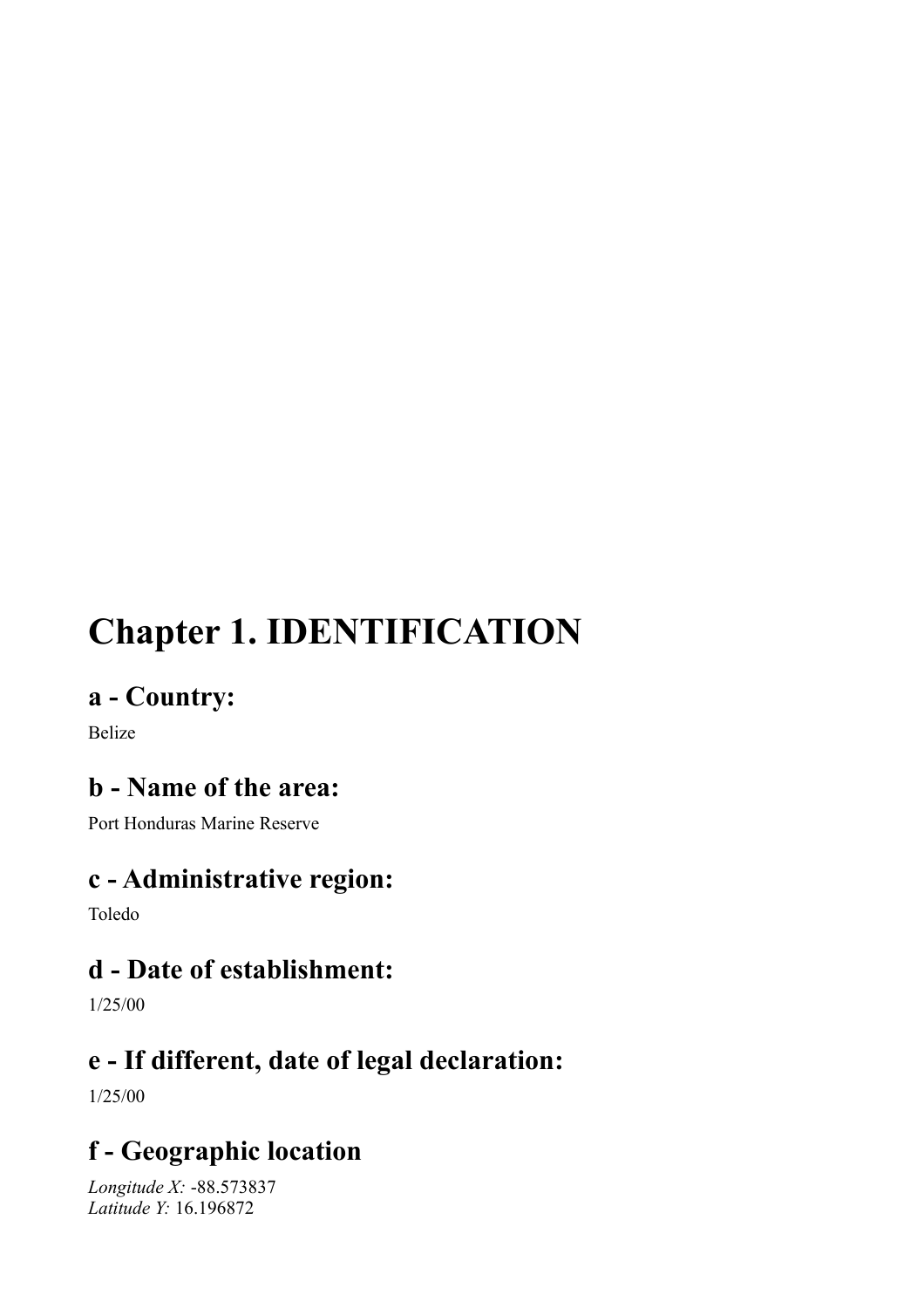### **g - Size:**

405 sq. km

### **h - Contacts**

*Contact address*: 1 Mile San Antonio Rd. Box 150, Punta Gorda, Toledo, Belize *Website*: www.tidebelize.org *Email address*: schan@tidebelize.org

### **i - Marine ecoregion**

68. Western Caribbean

### **Comment, optional**

none

# **Chapter 2. EXECUTIVE SUMMARY**

#### **Present briefly the proposed area and its principal characteristics, and specify the objectives that motivated its creation :**

The Port Honduras Marine Reserve (PHMR) is unique along the coast of Central America in lagoon system size and the number of in-shore mangrove islands. This ecological system is in relatively pristine condition and includes three related components: coastal and tidal wetlands, marine lagoons, and mangrove islands with associated shallow banks and fringing coral reefs. Almost all of the coastal and island vegetation, including mangroves, is intact.

The purpose of PHMR is the maintenance of coastal ecosystem functions and natural resource values, including water quality and nursery habitats of the area, in order to protect biodiversity and traditional fishers' livelihoods.

The ecological uniqueness of PHMR was first recognized in 1990 from a Critical Habitat Study. This study identified the area from the Bladen Nature Reserve to Port Honduras as a potential protected corridor from the Maya Mountains to the sea, preserving a wide range of biodiversity. Subsequently, PHMR was the subject of two rapid ecological assessments (REAs) funded under the PACA (Environmental Project for Central America) Project.

The REAs revealed that PHMR serves extremely important ecological functions of regional significance. Compared with the water quality beyond the Snake Cayes, the inshore area was found to be quite turbid. This indicates that much of the sediment from runoff is confined within the coastal basin, allowing for appropriate water quality for coral growth offshore. The area was found to be high in juvenile fish, including most of the commercial species.

PHMR has three adjacent and nearby human settlements: Monkey River, Punta Negra and Punta Gorda. The predominant use is fishing. Many of the Belizean fishers who work in the Port Honduras area complained of illegal fishing by foreign nationals, and attribute the apparent reduction in certain fish stocks to transboundary fishing. For this reason (and because of the availability of a relatively good dataset on commercial species going back 5-10 years), PHMR was chosen to be one of two pilot sites in Belize for Managed Access fisheries management. Managed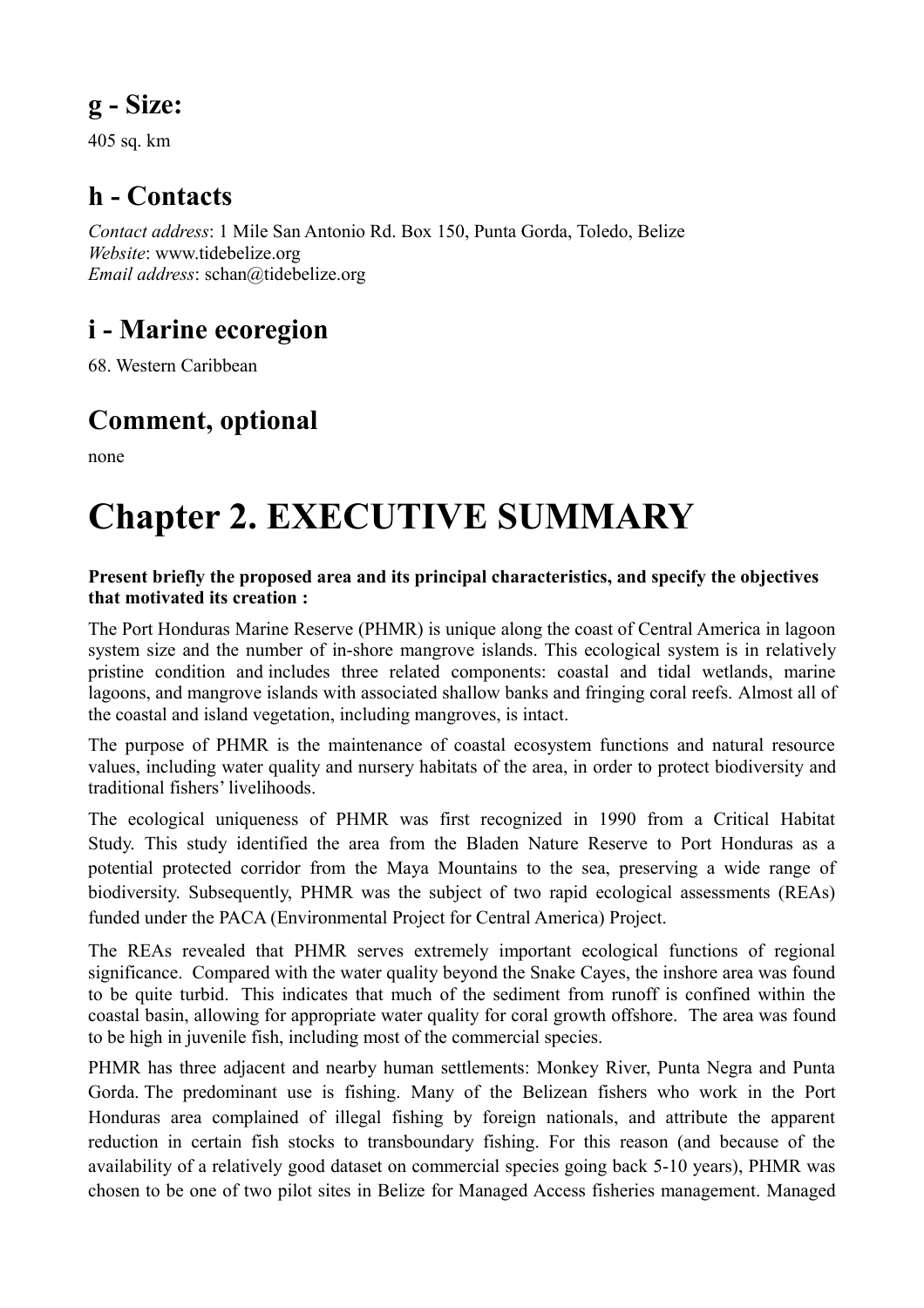Access has reduced the number of commercial fishers using PHMR from over 300 to approximately 120.

While tourism impacts are currently low, the future is likely to bring an increased number of visitors. Recently, the Punta Ycacos Lagoon has been used as a tourist attraction primarily for flyfishing. New Haven, a natural harbor, is witnessing increased use by sailboats.

#### **Explain why the proposed area should be proposed for inclusion in the SPAW list**

Marine Reserves provide breeding and nursery areas for juveniles of many species. The "no-take" zones of PHMR serve as seeding ground for areas that have been depleted. PHMR is also an important nursery area for a variety of species, including the critically endangered goliath grouper. The coastal and estuarine mangroves within and adjacent to PHMR constitute what is thought to be one the world's last three major nurseries for the critically endangered goliath grouper (*Epinephelus itajara*). Juvenile *E*. *itajara* tagged in PHMR have been recaptured as far away as Mexico and Honduras.

In spite of recent signs of fisheries decline, intact habitats in PHMR can continue to support regionally important fisheries resources. Management is critical and Managed Access is an attempt to reduce overfishing, enable commercial species to recover, and foster stewardship by traditional users (fishers) of the MPA. PHMR represents the core of an intact corridor of terrestrial and marine habitats. Because of its role in linking uplands with the sea via rivers, estuaries and coastal lagoons, the area is critical for the reproduction of a great diversity and abundance of commercially important resources. The large mangrove area on the coast, significant seagrass beds, large areas of substrate and reef environments all contribute to the value of PHMR as critical habitat for fisheries productivity and biodiversity conservation.

#### **According to you, to which Criteria it conforms (Guidelines and Criteria B Paragraph 2)**

Representativeness Conservation value Rarity **Naturalness** Critical habitats Diversity Connectivity/coherence Resilience

#### **Cultural and socio-economic criterias**

**Productivity** Cultural and traditional use Socio-economic benefits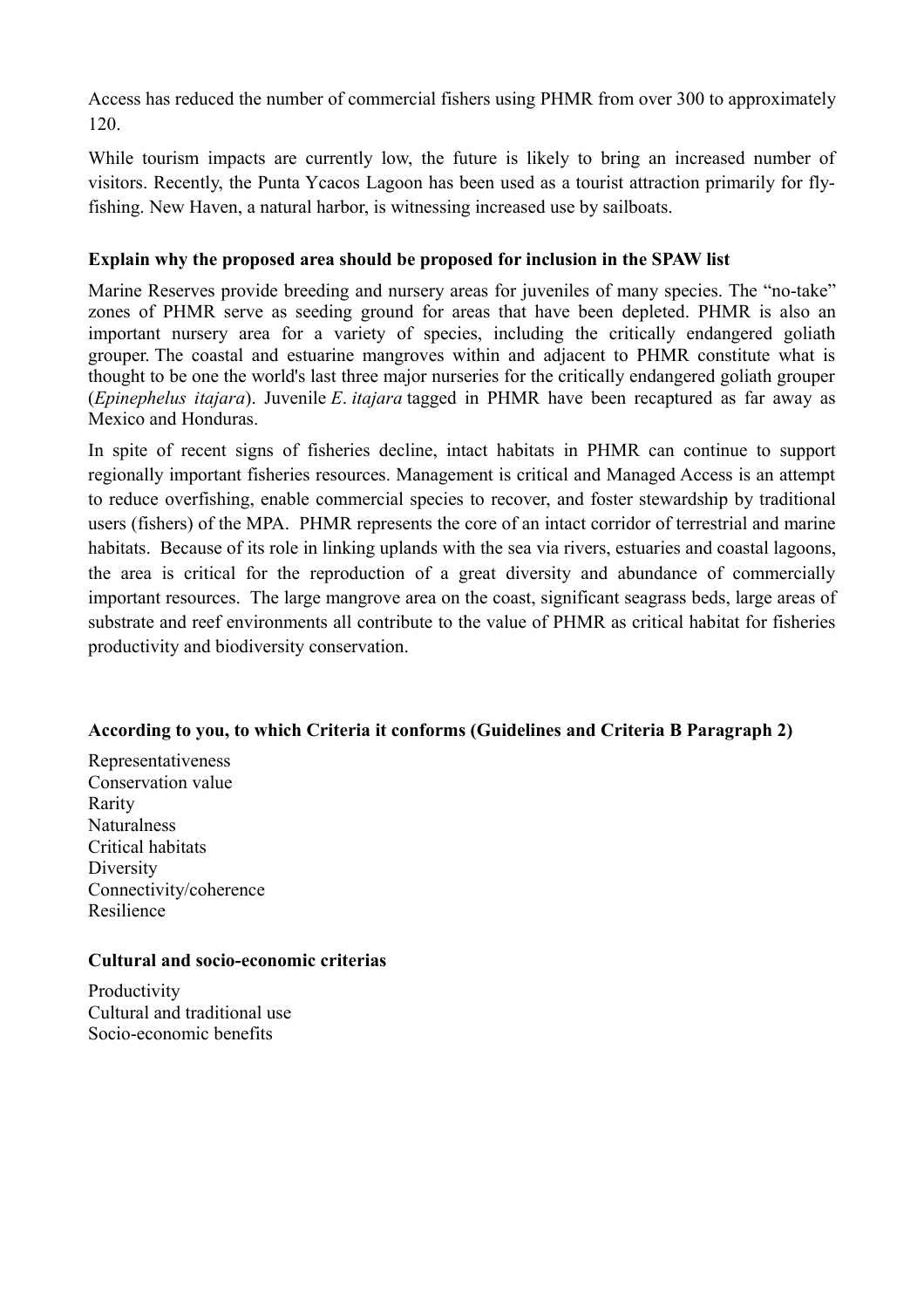# **Chapter 3. SITE DESCRIPTION**

### **a - General features of the site**

#### **Terrestrial surface under sovereignty, excluding wetlands:**

0 *sq. km*

#### **Wetland surface:**

0 *ha*

#### **Marine surface:**

405 *sq. km*

### **b - Physical features**

#### **Brief description of the main physical characteristics in the area:**

See descriptions below.

#### **Geology:**

The geological processes influencing southern Belize can be understood by breaking the continental margin and shelf into three components: the coastal margin, the near-coast shelf and channels, and the offshore reef tract (Sullivan et al., 1995). The continental margin of Belize forms one of the sides of a deep oceanic basin that makes up the northwest Caribbean region of the Tropical Western Atlantic. This basin is surrounded by the Cayman Ridge and Trough System to the east, the Nicaraguan Rise to the southeast, and by Cuba to the north.

The geology of coastal Belize is complex, and reveals a history of rock strata formed from terrestrial and marine sediments altered by tectonics. The basement structure of the continental margin of Belize is characterized by groups of aligned rift blocks that trend approximately parallel to the coast but that diverge north-eastward (Sullivan et al. 1995). Early in the Mesozoic (65-248 million years ago) the orogenic phase occurred, characterized by block faulting in northern Central America and accompanied by deposition of continental red beds. This faulting progressed into Guatemala, Belize and western Honduras and it is during this period that the development of the north-western Caribbean occurred, opening a rift between the Yucatan peninsula and Honduras, creating the Gulf of Honduras (Sullivan et al. 1995). During the late Cretaceous period, marine red beds, siltstone and shale, detrital limestone and some reef-like carbonate rocks were deposited over much of Guatemala, Belize and Yucatan (Sullivan et al. 1995).

In the Cenozoic era (65 million years ago to the present), deltaic detritus and carbonates accumulated in restricted marine embayments of eastern Guatemala and southern Belize. The streams of southern Belize drain the Maya Mountains, but they flow across a relatively flat and narrow coastal plain into swamps and small lagoons before entering the sea. The coastal and tidal wetlands serve as an efficient sediment trap, thus, large quantities of terrigenous material probably do not reach the Port Honduras Marine Reserve. The sedimentation regime may have changed little since the early Cretaceous times when development of the platform began (Dillon & Vedder 1973).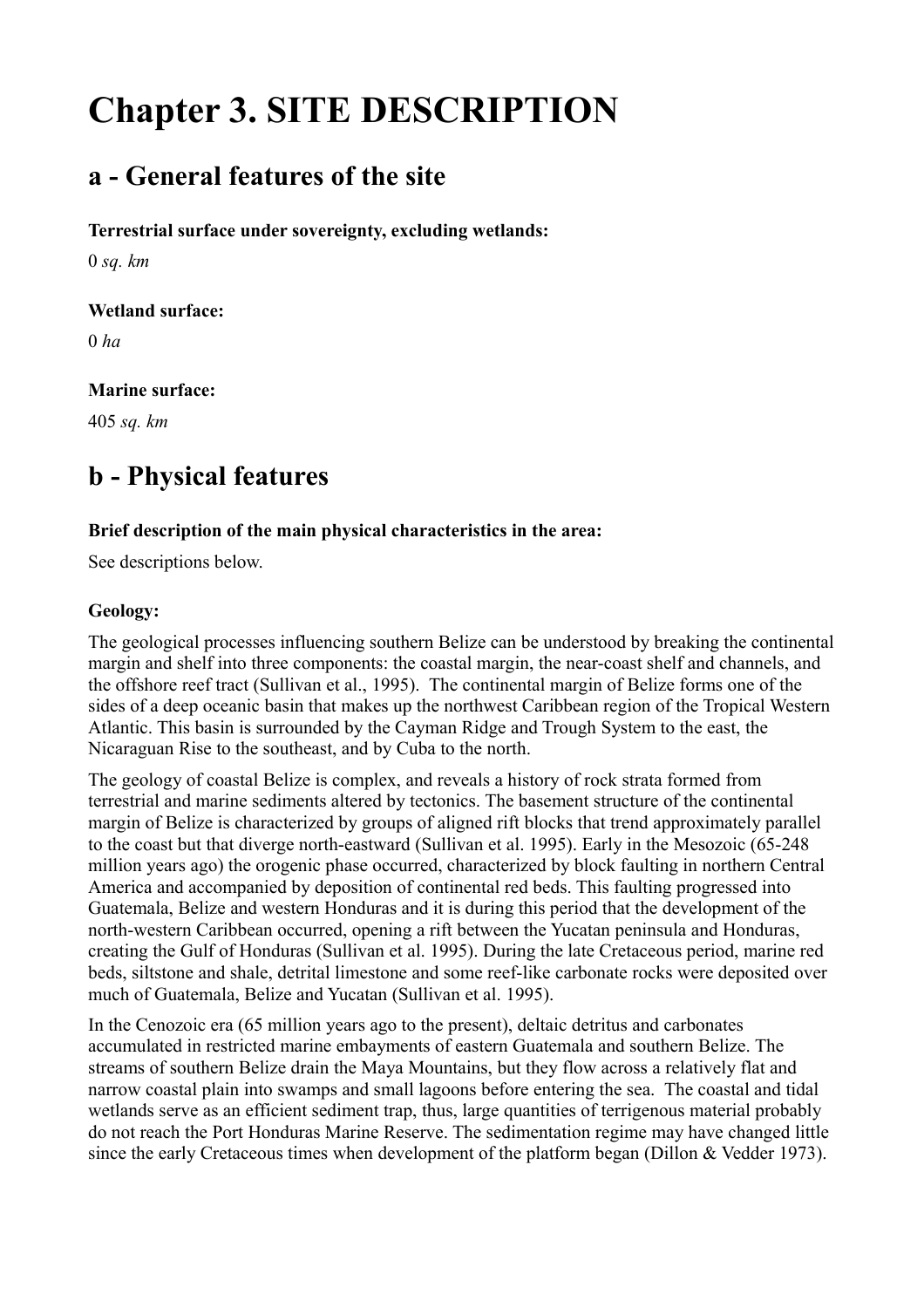#### **Soil:**

 $N/A$ 

#### **Topography:**

 $N/A$ 

#### **Bathymetry:**

The Marine Reserve lies in a coastal basin with estuarine characteristics, into which six watersheds flow. Although much of the Reserve waters exceed 5m in depth, two shallow banks run parallel to the shore, providing a base for many of the cayes, and which act as sediment traps, preventing much of the riverine sediment from reaching the coral reefs (Sullivan et. al., 1995). Close inshore the water are generally quite turbid, beyond the shallow banks the water has far greater clarity.

#### **Hydrodynamics:**

Most of the area of Port Honduras is deeper than 5 meters. These deeper basins are somewhat protected from vertical mixing by shallow banks, and retain the inertia of the tropical surface water circulated in from the Gulf of Honduras. It is this volume of oceanic water that maintains oceanic salinities and the marine nature of the embayment.

The waters of the Marine Reserve exhibit pronounced haloclines – layering of waters with different concentrations of salinity. This vertical layering of the water column is particularly pronounced in areas where the rivers enter the bay, with the less dense surface waters from the rivers lying on top of the denser seawater. Mixing of these layers is limited by the shallow banks, protecting the inshore waters from significant offshore wave-action, and salinity can vary from freshwater to over 30 ppt. Most of Port Honduras is extremely turbid, and in general, turbidity was highest close to shore decreasing over deeper areas of the bay and in mangrove enclosed lagoons.

#### **Volcanic formations:**

 $N/A$ 

#### **Sand dunes:**

N/A

#### **Underwater formations:**

Although much of the Reserve waters exceed 5m in depth, two shallow banks run parallel to the shore, providing a base for many of the cayes, and which act as sediment traps, preventing much of the riverine sediment from reaching the coral reefs (Sullivan et. al., 1995).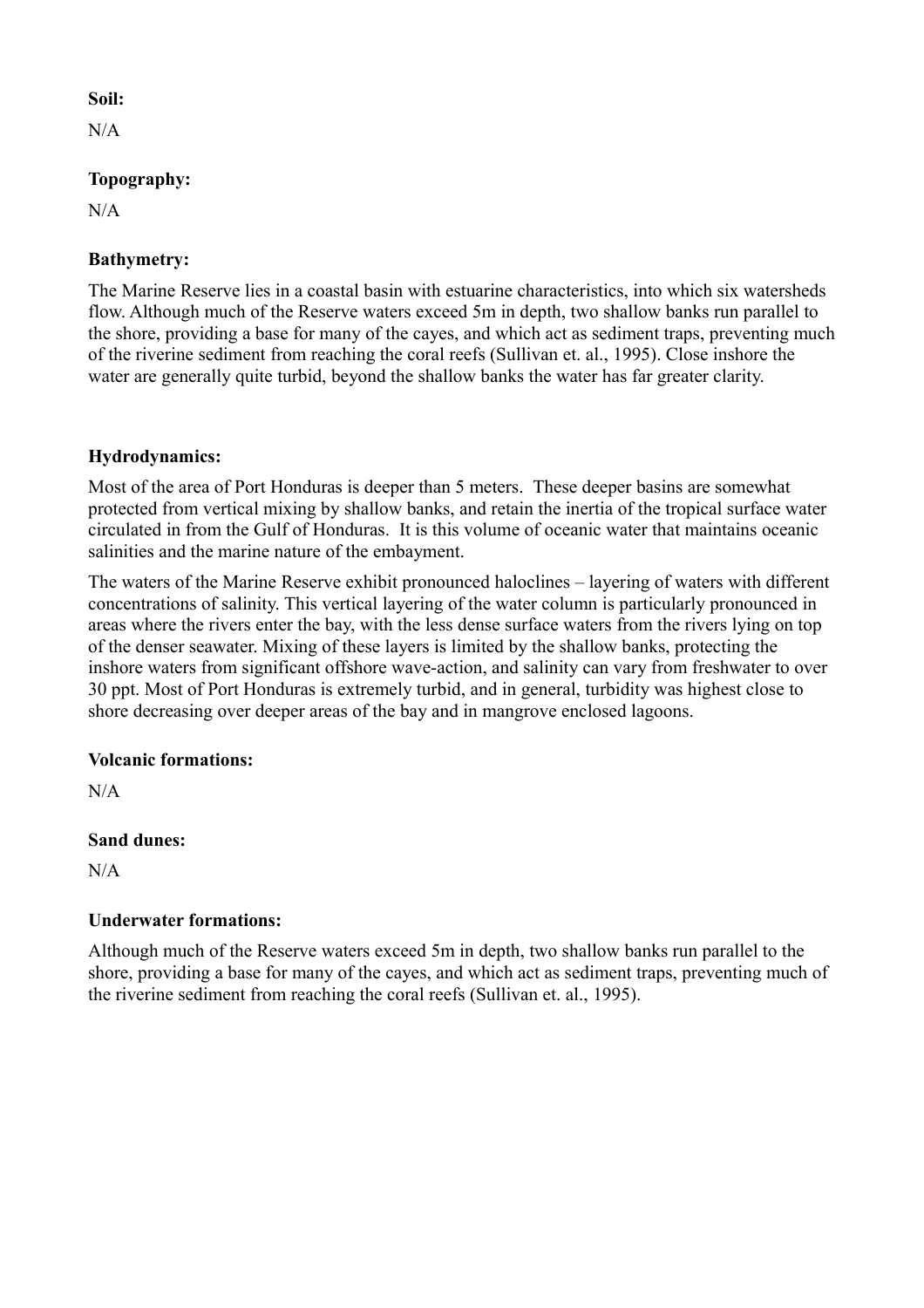### **c - Biological features**

#### **Habitats**

#### **Brief description of dominant and particular habitats (marine and terrestrial)\*: List here the habitats and ecosystems that are representative and/or of importance for the WCR (i.e. mangroves, coral reefs, etc):**

Marine habitat types found in Port Honduras are sea grass communities, soft bottom communities, and hard bottom communities. Throughout Port Honduras, basins or areas adjacent to low-energy shorelines (often mangrove dominated) with high turbidity are bare clay bottom. Sea grass communities are found in areas where the water is not too turbid and photosynthesis is not impeded. Reef and hard bottom communities are found around the Snake Cayes area and outer banks associated with the cayes where the water quality - salinity, turbidity, and nutrient levels - is more conducive to coral reef development. The dominant terrestrial vegetation type in Port Honduras Marine Reserve is littoral forests and mangroves. The dominant species on the cayes and majority of the mainland is the red mangrove (*Rhizophora mangle*).

#### **Detail for each habitat/ecosystem the area it covers:**

| $\vert$ <i>Marine</i> / coastal ecosystem categories         | Size (estimate)<br>Description and comments |
|--------------------------------------------------------------|---------------------------------------------|
| $\Delta$ Detail for each habitat / ecosystem the area covers | lunit Area covered                          |
| Terrestrial ecosystems                                       | Size (estimate)                             |
|                                                              | unit Area covered                           |

#### **Flora**

#### **Brief description of the main plant assemblages significant or particular in the area:**

The dominant vegetation type in Port Honduras Marine Reserve is littoral forests, mangroves and seagrasses. The dominant species on the cayes and majority of the mainland is the Red Mangrove (*Rhizophora mangle*). The other species include Buttonwood (*Conocarpus erectus*), White Mangrove (*Laguncularia racemosa*) and Black Mangrove (*Avicennia germinans*). Seagrass beds are located in many of the shallow water areas close to the coastline and surrounding many of the cayes and are mainly of the species Turtle grass (*Thalassia testudinum*) and Manatee grass (*Syringodium filiforme*).

#### **List of plant species within the site that are in SPAW Annex I**

| List of species in SPAW annex Estimate of population |      | Comments if |
|------------------------------------------------------|------|-------------|
|                                                      | size | any         |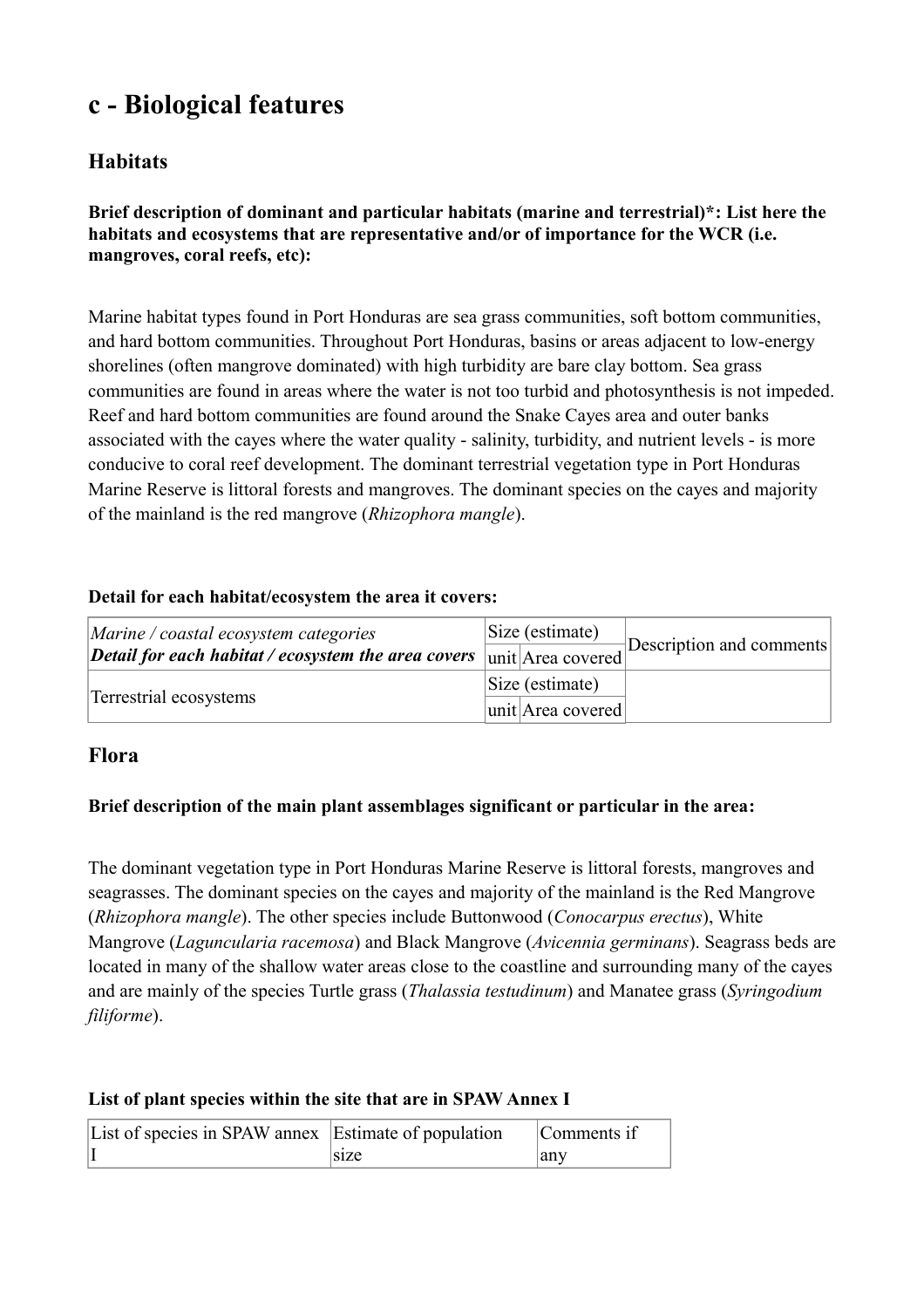#### **List of plant species within the site that are in SPAW Annex III**

| List of species in SPAW<br>annex III      | Estimate of<br>population size | Comments if any                                                                                                                                                            |
|-------------------------------------------|--------------------------------|----------------------------------------------------------------------------------------------------------------------------------------------------------------------------|
| Combretaceae:<br>Conocarpus erectus       | not given                      | Neither population estimates nor are covered have been<br>determined. Habitat mapping not yet completed.                                                                   |
| Cymodoceaceae:<br>Syringodium filiforme   | not given                      | Neither population estimates nor are covered have been<br>determined. Habitat mapping not yet completed.                                                                   |
| Hydrocharitaceae:<br>Thalassia testudinum | not given                      | Neither population estimates nor are covered have been<br>determined. Habitat mapping not yet completed.                                                                   |
| Rhizophoraceae:<br>Rhizophora mangle      | not given                      | Neither population estimates nor are covered have been<br>determined. Habitat mapping not yet completed. Baseline<br>mangrove coverage is due to be determined in 2014-15. |
| Verbenaceae: Avicennia<br>germinans       | not given                      | Neither population estimates nor are covered have been<br>determined. Habitat mapping not yet completed.                                                                   |

#### **List of plant species within the site that are in the IUCN Red List. UICN red list : <http://www.iucnredlist.org/apps/redlist/search>You will specify the IUCN Status (CR:critically endangered; EN:endangered; VU:vulnerable).**

| List of species in IUCN red list that are | <b>IUCN</b>   | Estimate of population Comments if |     |
|-------------------------------------------|---------------|------------------------------------|-----|
| present in your site                      | <b>Status</b> | size                               | anv |

#### **List of plant species within the site that are in the national list of protected species**

| List of species in the national list of protected species that Estimate of |                 | Comments if |
|----------------------------------------------------------------------------|-----------------|-------------|
| are present in your site                                                   | population size | any         |

#### **Fauna**

#### **Brief descript° of the main fauna populations and/or those of particular importance present (resident or migratory) in the area:**

The Marine Reserve contains assemblages of regionally important ecosystems of importance for several species of global conservation concern, among them the critically endangered staghorn and elkhorn corals (*Acropora cervicornis* and *Acropora palmata*), hawksbill turtle (*Eretmochelys imbricata*) and goliath grouper (*Epinephelus itajara*). The area also protects the endangered green and loggerhead turtles (*Chelonia mydas* and *Caretta caretta*), and contributes towards the regional viability of important commercial species, including the queen conch (*Strombus gigas*) and spiny lobster (*Panulirus argus*). About seventy fish species were caught in the coastal zone of Port Honduras, almost fourty of which had commercial value. These fish belonged to mostly the snapper (*Lutjanidae*), grunt (*Haemulidae*), parrotfish (*Scaridae*), and mojarra (*Gerreidae*) families. The rest are small or non-palatable species that are usually common in seagrass habitats. These are anchovies (*Engraulidae*), pipefishes (*Synhnathidae*), filefishes (*Sciaenidae*), small wrasses (*Labridae*), gobies (*Gobiidae*), and puffers (*Tetraodontidae*).

#### **List of animal species within the site that are in SPAW Annex II**

| <sup>1</sup> ist of species in SPAW annex II Estimate of population $\sim$ |      | Comments if |
|----------------------------------------------------------------------------|------|-------------|
|                                                                            | size | anv         |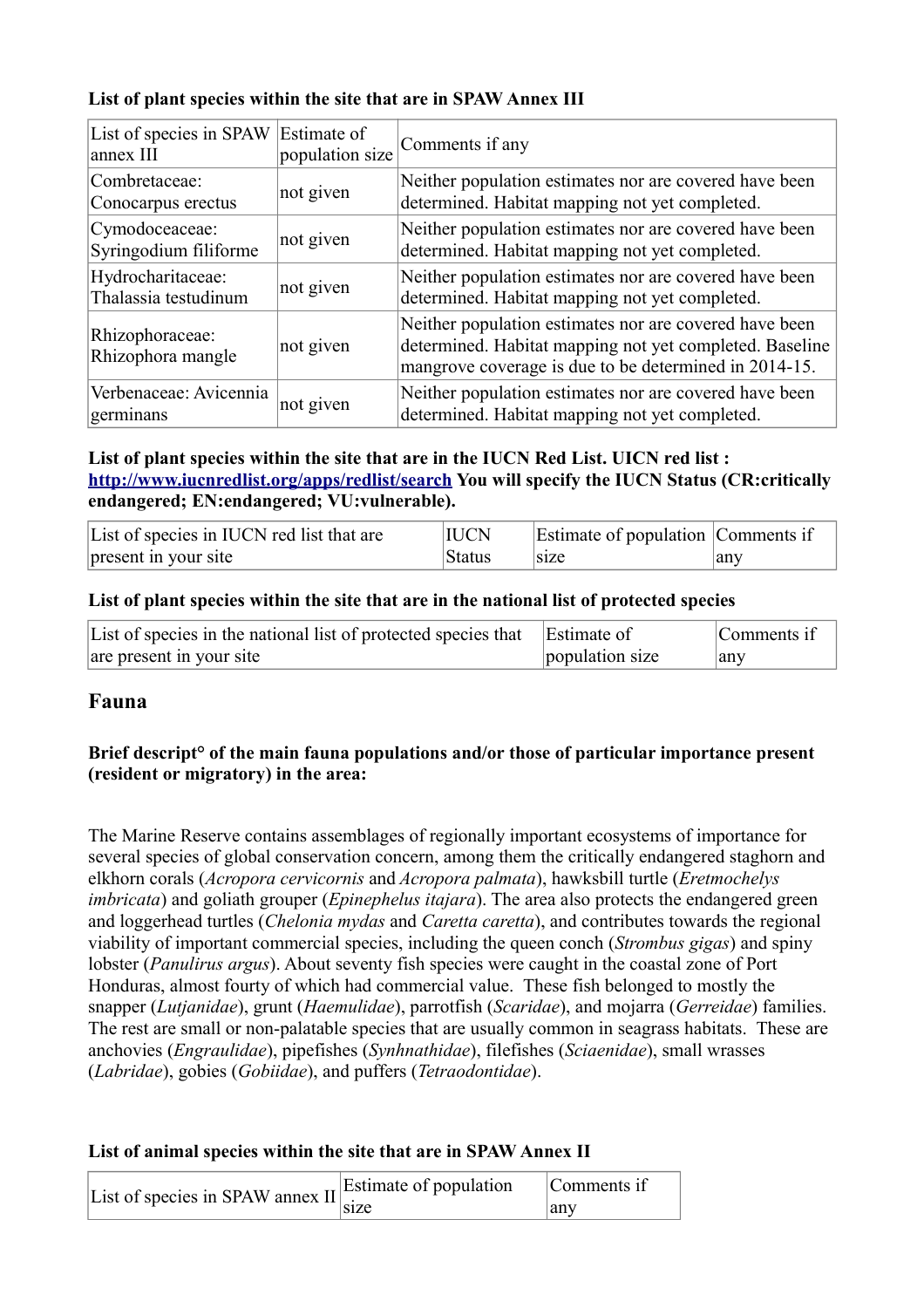| Reptiles: Crocodylus acutus         | not given |  |
|-------------------------------------|-----------|--|
| Reptiles: Crocodylus moreletii      | not given |  |
| Reptiles: Caretta caretta           | not given |  |
| Reptiles: Chelonia mydas            | not given |  |
| Reptiles: Eretmochelys<br>imbricata | not given |  |
| Reptiles: Dermochelys coriacea      | not given |  |
| Mammals: Trichechus manatus         | not given |  |
|                                     |           |  |

#### **List of animal species within the site that are in SPAW Annex III**

| List of species in<br>SPAW annex III | Estimate of<br>population<br>size | Comments if any                                                                                                                                                                                                         |
|--------------------------------------|-----------------------------------|-------------------------------------------------------------------------------------------------------------------------------------------------------------------------------------------------------------------------|
| Molluscs:<br>Strombus gigas          | not given                         | Population density of S. gigas has been determined in some<br>habitats but habitats have not been mapped in the MPA, making<br>accurate population estimate impossible at this stage. Habitat<br>mapping has commenced. |
| Crustaceans:<br>Panulirus argus      | not given                         | Population density of P. argus has been determined in some<br>habitats but habitats have not been mapped in the MPA, making<br>accurate population estimate impossible at this stage. Habitat<br>mapping has commenced. |
| Mammals: Eira<br> barbara            | not given                         |                                                                                                                                                                                                                         |

#### **List of animal species within the site that are in the IUCN Red List. IUCN Red List : <http://www.iucnredlist.org/apps/redlist/search>You will specify the IUCN Status (CR:critically endangered; EN:endangered; VU:vulnerable).**

| List of species in IUCN<br>red list that are present in IUCN Status<br>your site |                               | Estimate of<br>population size | Comments if any                                                                                               |
|----------------------------------------------------------------------------------|-------------------------------|--------------------------------|---------------------------------------------------------------------------------------------------------------|
| Male and female:<br>Eretmochelys imbricata                                       | CR - Critically<br>endangered | not given                      |                                                                                                               |
| Male and female:<br>Dermochelys coriacea                                         | VU - Vulnerable   not given   |                                |                                                                                                               |
| Male and female: Caretta<br>caretta                                              | EN - Endangered not given     |                                |                                                                                                               |
| Male and female:<br>Chelonia mydas                                               | EN - Endangered not given     |                                |                                                                                                               |
| Male and female:<br>Trichechus manatus                                           | VU - Vulnerable not given     |                                |                                                                                                               |
| Male and female:<br>Crocodylus acutus                                            | VU - Vulnerable not given     |                                |                                                                                                               |
| Male and female:<br>Epinephelus itajara                                          | CR - Critically<br>endangered | not given                      | Tagged E. itajara from Port Honduras<br>Marine Reserve have been found as far<br>away as Mexico and Honduras. |
| Male and female:<br>Acropora cervicornis                                         | CR - Critically<br>endangered | not given                      |                                                                                                               |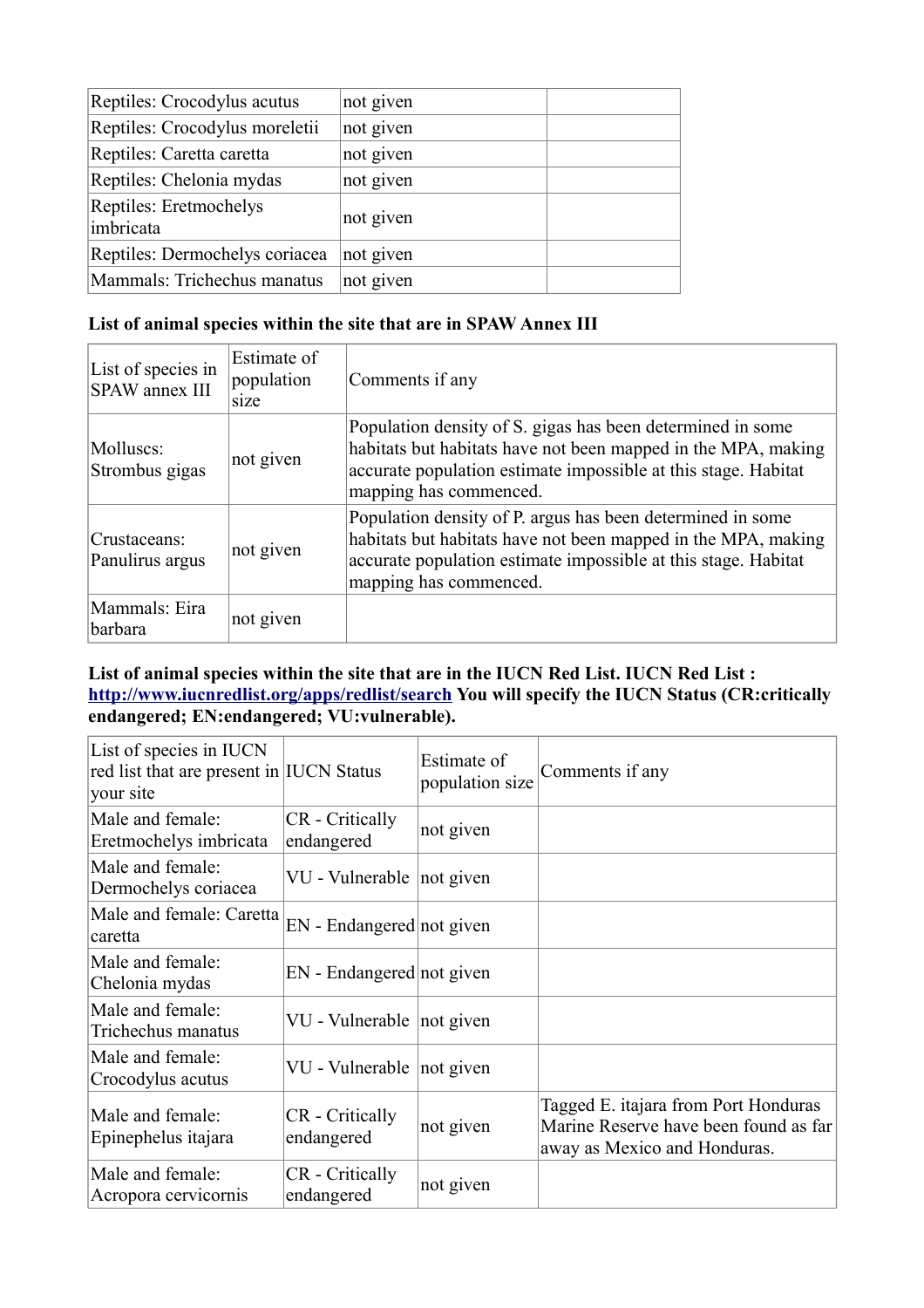| Male and female:<br>Acropora palmata      | CR - Critically<br>endangered | not given |  |
|-------------------------------------------|-------------------------------|-----------|--|
| Male and female:<br>Epinephelus striatus  | EN - Endangered not given     |           |  |
| Male and female:<br>Montastraea annularis | EN - Endangered not given     |           |  |
| Male and female:<br>Montastraea faveolata | EN - Endangered not given     |           |  |
| Male and female: Scarus<br>guacamaia      | VU - Vulnerable   not given   |           |  |
| Male and female:<br>Balistes vetula       | VU - Vulnerable not given     |           |  |
| Male and female:<br>Lachnolaimus maximus  | VU - Vulnerable not given     |           |  |
| Male and female:<br>Lutjanus cyanopterus  | VU - Vulnerable not given     |           |  |
| Male and female:<br>Lutjanus analis       | VU - Vulnerable not given     |           |  |

#### **List of animal species within the site that are in the national list of protected species**

| List of species in the national list of protected species that | Estimate of     | Comments if |
|----------------------------------------------------------------|-----------------|-------------|
| are present in your site                                       | population size | any         |

### **d - Human population and current activities**

**Inhabitants inside the area or in the zone of potential direct impact on the protected area:** 

|                                      | Inside the area              |  | In the zone of potential direct<br>impact |           |  |
|--------------------------------------|------------------------------|--|-------------------------------------------|-----------|--|
|                                      | Permanent Seasonal Permanent |  |                                           | Seasonal  |  |
| Inhabitants not given not given 5250 |                              |  |                                           | not given |  |

#### **Comments about the previous table:**

Population numbers are estimates. The only two communities that directly border the reserve are Punta Negra with less than 20 inhabitants and Monkey River with roughly 200 inhabitants. The larger town of Punta Gorda is 4km away.

#### **Description of population, current human uses and development:**

Key stakeholders of the Port Honduras Marine Reserve include local fishers, tour guides, tour operators, hotel and restaurant owners, local residents, recreational users of the protected area, tourists, local and national politicians and large-scale investors. Three communities have been identified as major stakeholders in the protected area, through fishing or tourism.

Punta Gorda, the capital of the Toledo District, lies on the coast to the south of PHMR. It has over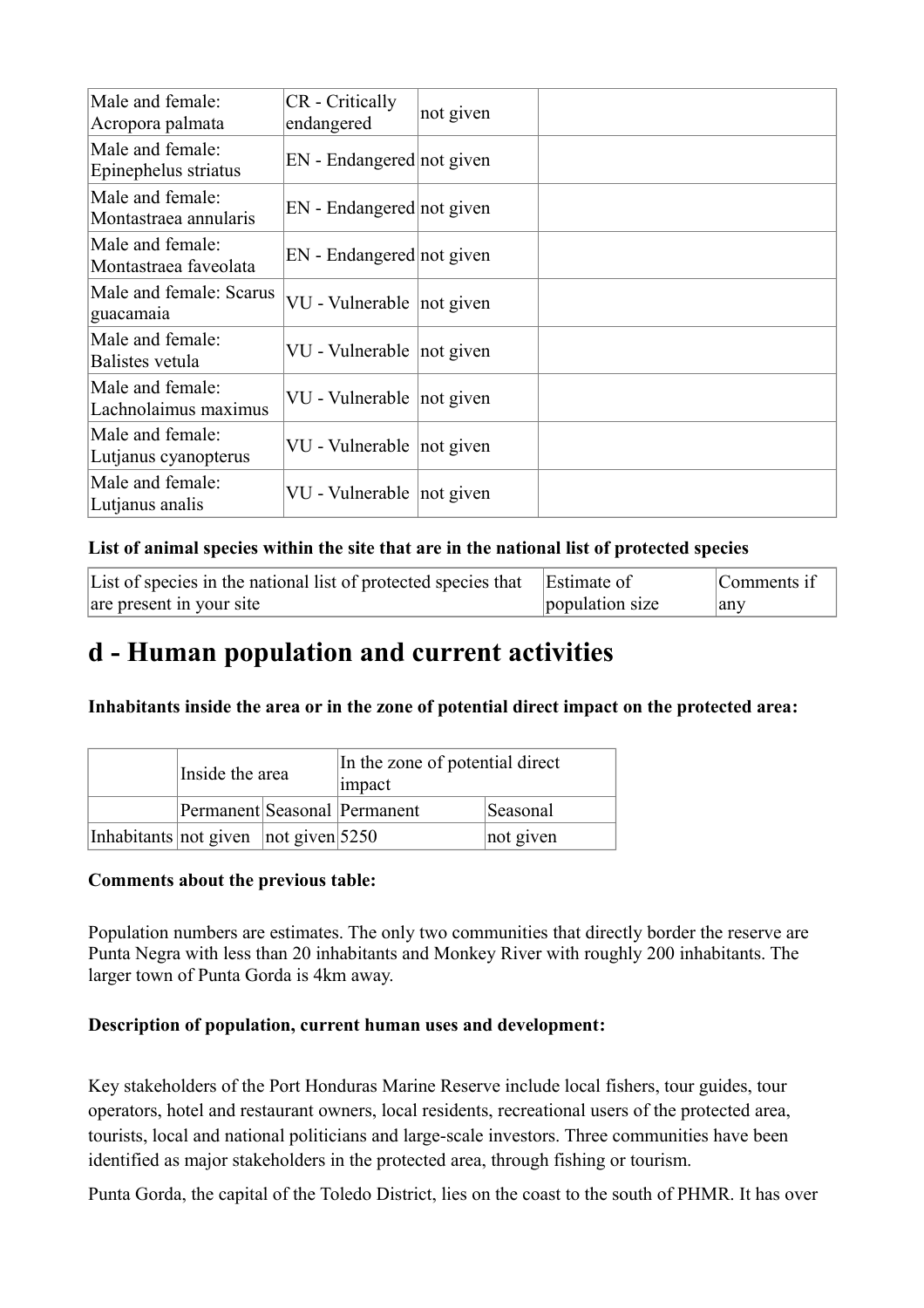5,000 residents of various ethnic groups, including Creole, Garifuna, Maya and Mestizo. Fishing, tourism and public sector employment are the primary economic activities.

Punta Negra lies on the coast of PHMR and is only accessible by sea. In 1990, there were around 200 people in 40 families. Currently, only 18 people in five families remain. Fishing remains the primary source of income, supplemented to a limited extent by coconut oil production and tour guiding. Punta Negra has great potential for eco-tourism, being in a beautiful beach location close to the cayes, but remoteness and lack of infrastructure are barriers to realizing this potential.

Monkey River Village lies at the north end of PHMR at the Monkey River estuary. It is accessible by land and sea. The population is around 180 people, mostly of Creole ethnicity. The economic activities are commercial fishing and tourism. There are two hotels, three restaurants and over thirty tour guides. The Monkey River Tour Guide Association fosters opportunities for its members but is in need of institutional support.

The predominant fishing methods are using hand lines for finfish, and free-diving for spiny lobster, queen conch, and sea cucumber. In 2011, a managed access fisheries program was implemented in PHMR to stop transboundary fishing and protect the livelihoods of local traditional fishers. Presently, around 120 fishers possess a special Managed Access license to conduct commercial fishing in PHMR. Approximately 200 subsistence fishers (who do not require a special license) also utilize the MPA.

Use of PHMR for tourism is relatively low compared with other Belizean MPA, with approximately 1,200 day visitors per year and almost no overnight stays. It is estimated that 28% of the population of the three buffer communities is employed directly or indirectly in the tourism industry.

The main form of tourism in PHMR is fly fishing. PHMR and adjacent Payne's Creek National Park are regarded as world class fly fishing sites where the 'grand slam' can be achieved. Approximately 10 local guides specialize in fly-fishing guiding. Other tourist activities include snorkeling, SCUBA, kayaking and sailing. The primary areas for snorkeling and SCUBA diving are the fringing reefs around the Snake Cayes (except for Middle Snake Caye, which is off limits to tourism).

Two small cruise ships carrying between 20 to 85 passengers visit the cayes within PHMR on a regular basis with landings off West Snake Caye and Punta Gorda Town. One company markets its cruise as an eco-tourism tour and offers natural history educational lectures on board.

In addition to the locals, a significant but so far unquantified number of tour guides and fishers from Guatemala and Honduras use the natural resources of PHMR.

| Activities              | Current human  | Possible development | Description / comments, if |
|-------------------------|----------------|----------------------|----------------------------|
|                         | uses           |                      | any                        |
| Tourism                 | limited        | increase             |                            |
| Fishing                 | very important | increase             |                            |
| Agriculture significant |                | stable               |                            |
| Industry                | limited        | stable               |                            |
| Forestry                | significant    | stable               |                            |
| Others                  | not specified  | not specified        |                            |

### **e - Other relevant features**

**Educational feature:**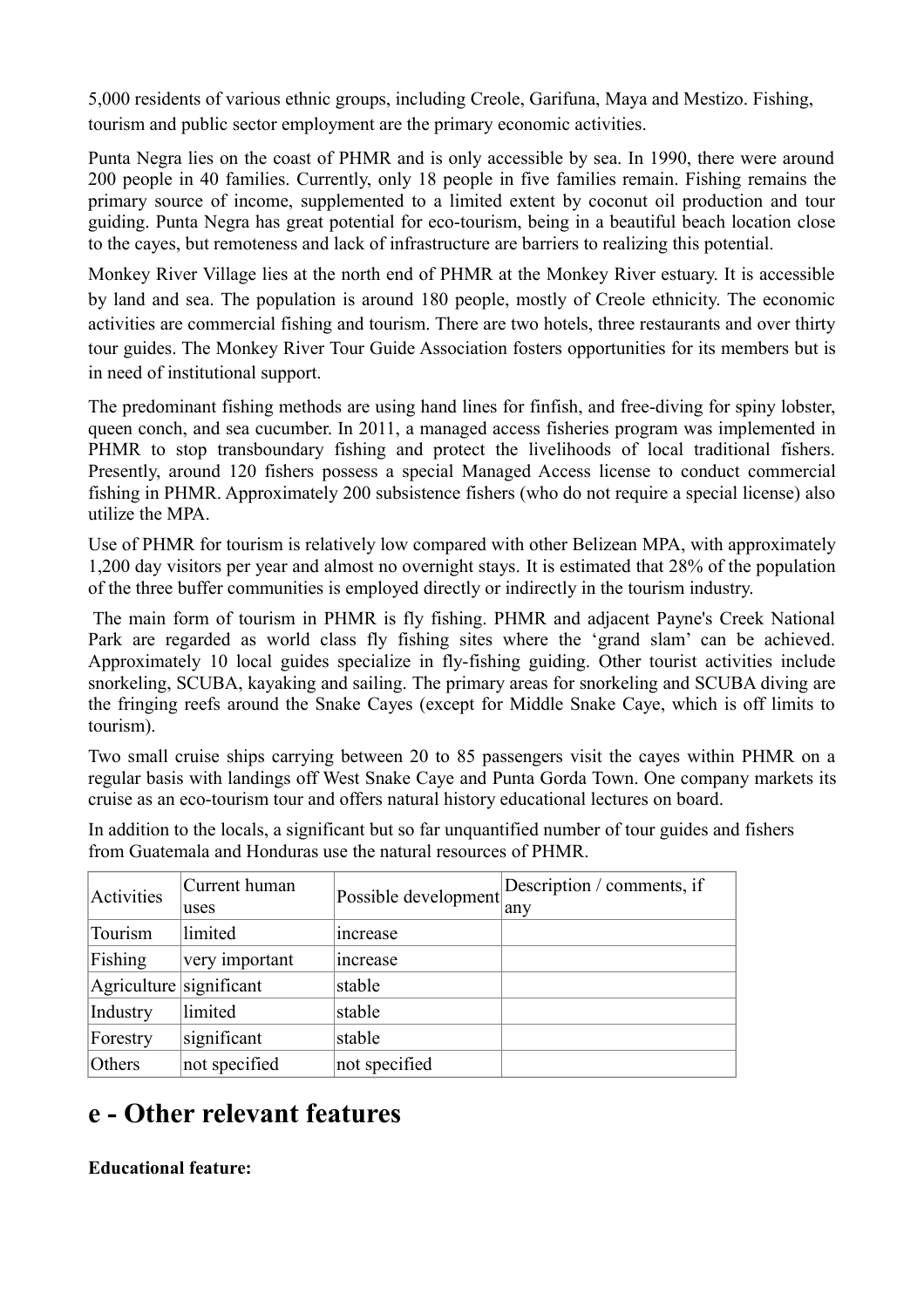TIDE has established a number of educational programs for both adults and children that have been very successful in raising awareness of marine conservation and getting community members involved in environmental projects, educating other stakeholders and the monitoring of the MPA. Programs include the Community Stewards program, the TIDE Freshwater Cup, TIDE Summer Camp and the Youth Conservation Competition. TIDE regularly conducts field trips into the reserve for local students from surrounding areas.

#### **Research feature:**

TIDE monitors water quality, commercial species (conch, lobster, sea cucumber, finfish), coral reef health, fishers' catches and other MPA parameters on an on-going basis. We also conduct one-off targeted research projects, such as a conch size-at-maturity study, often in partnership with visiting researchers.

#### **Archaeological feature:**

The Port Honduras Marine Reserve and surrounding area has been the subject of archaeological investigation for over 30 years by Dr. Heather Mckillop (Louisiana State University). Several archaeological sites have been identified and reported in her numerous publications (McKillop 1984, Jackson & McKillop 1987, McKillop 2005, Seidemann & McKillop 2007). These include a trading post at Wild Cane Caye, settlements at Frenchman's Caye, salt production ponds at Stingray Lagoon of Punta Ycacos, and underwater sites of Green Vine Snake Caye and Pork-and-Doughboy Point.

### **f - Impacts and threats affecting the area**

| Impact and<br>threats                                | level             | In the<br>short term long term | Evolution Evolution<br>In the | Species<br>affected                                                      | Habitats<br>affected                                  | Description / comments                                                                                                                                                                                                                                                                                                                                                                                                                                                                                                                                            |
|------------------------------------------------------|-------------------|--------------------------------|-------------------------------|--------------------------------------------------------------------------|-------------------------------------------------------|-------------------------------------------------------------------------------------------------------------------------------------------------------------------------------------------------------------------------------------------------------------------------------------------------------------------------------------------------------------------------------------------------------------------------------------------------------------------------------------------------------------------------------------------------------------------|
| Exploitation<br>of natural<br>ressources:<br>Fishing | very<br>important | decrease                       | unknown                       | Groupers,<br>snappers,<br>sharks,<br>lobster,<br>conch, sea<br>cucumber. | Coral<br>reefs,<br>mud<br>flats,<br>seagrass<br>beds, | The number of commercial<br>fishers using PHMR has<br>dropped from $>300$ in 2010<br>to $\leq$ 120 in 2014 due to the<br>introduction of Managed<br>Access. It is unclear to what<br>estuaries. extent this has reduced<br>overall fishing effort. Illegal<br>use of gill nets continues,<br>with around 20 nets removed<br>each year by rangers. The no-<br>take/replenishment zones are<br>presently small (3.2% of the<br>MPA) but a proposal to<br>expand these zones to 5.1%<br>of the MPA is in process<br>$(2014)$ . TIDE plans to<br>proceed with further |

#### **Impacts and threats** *within* **the area**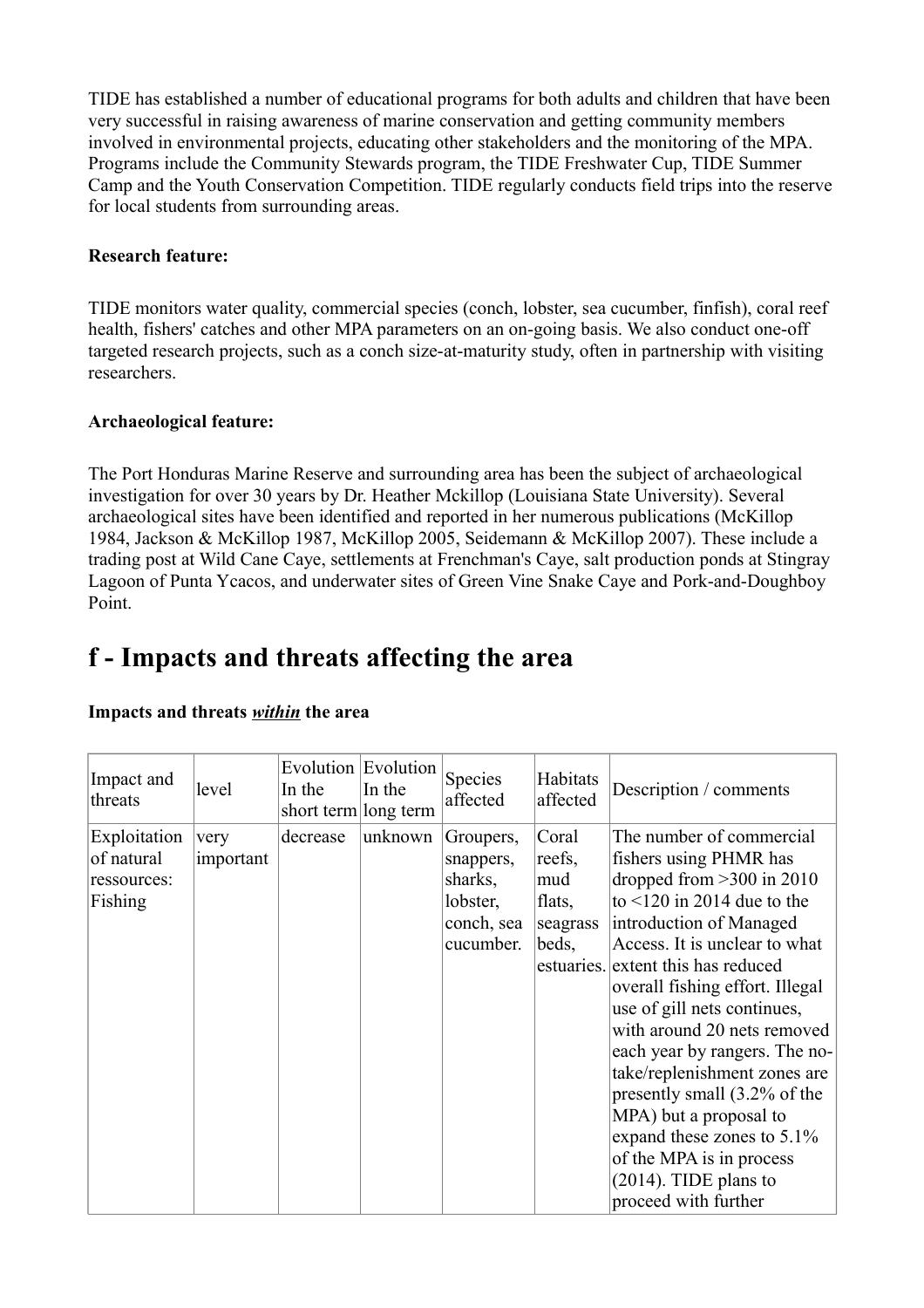|                                                                 |                             |          |          |                 | incremental, data-driven<br>expansion of the<br>replenishment zones.                                                                                                                                                                                                                                                                                                                                                                                                                                                                                                                                                                                                                |
|-----------------------------------------------------------------|-----------------------------|----------|----------|-----------------|-------------------------------------------------------------------------------------------------------------------------------------------------------------------------------------------------------------------------------------------------------------------------------------------------------------------------------------------------------------------------------------------------------------------------------------------------------------------------------------------------------------------------------------------------------------------------------------------------------------------------------------------------------------------------------------|
| Exploitation<br>of natural<br>ressources:<br>Agriculture        | significant unknown         |          | unknown  | Coral<br>reefs. | Land based sources of<br>pollution are a significant<br>threat. The catchments of the<br>six local rivers draining<br>directly into PHMR possess<br>>90% forest cover. Hence,<br>they contribute relatively<br>little pollution, although<br>banana plantations and<br>shrimp farms in the Monkey<br>River / Placencia area do<br>have an impact. The main<br>sources of sediment and<br>nutrient to PHMR and the<br>Mesoamerican Reef System<br>in general are the Ulua,<br>Patuca and Motagua river<br>catchments in Honduras and<br>Guatemala. A pilot seaweed<br>farming project was recently<br>initiated in PHMR. Progress<br>and environmental impacts<br>will be monitored. |
| Exploitation<br>of natural<br>ressources:<br>Tourism            | limited                     | increase | increase |                 | Tourism is currently not a<br>major industry but is<br>projected to grow<br>significantly.                                                                                                                                                                                                                                                                                                                                                                                                                                                                                                                                                                                          |
| Exploitation<br>of natural<br>ressources:<br>Industry           | significant unknown unknown |          |          |                 | There is potential for oil<br>exploration in the near future.<br>A company owning an oil<br>exploration concession<br>covering part of the MPA has<br>applied to conduct an EIA for<br>seismic testing and<br>exploratory drilling.                                                                                                                                                                                                                                                                                                                                                                                                                                                 |
| Exploitation<br>of natural<br>ressources:<br>Forest<br>products | limited                     | unknown  | unknown  |                 | N/A                                                                                                                                                                                                                                                                                                                                                                                                                                                                                                                                                                                                                                                                                 |
| Increased<br>population                                         | significant increase        |          | increase |                 | Population growth in the<br>Toledo District between 2000<br>and 2010 was 2.8% per<br>annum. This is likely to<br>cause increases in land-based<br>sources of pollution, demand<br>for marine products and entry<br>of additional people into the                                                                                                                                                                                                                                                                                                                                                                                                                                    |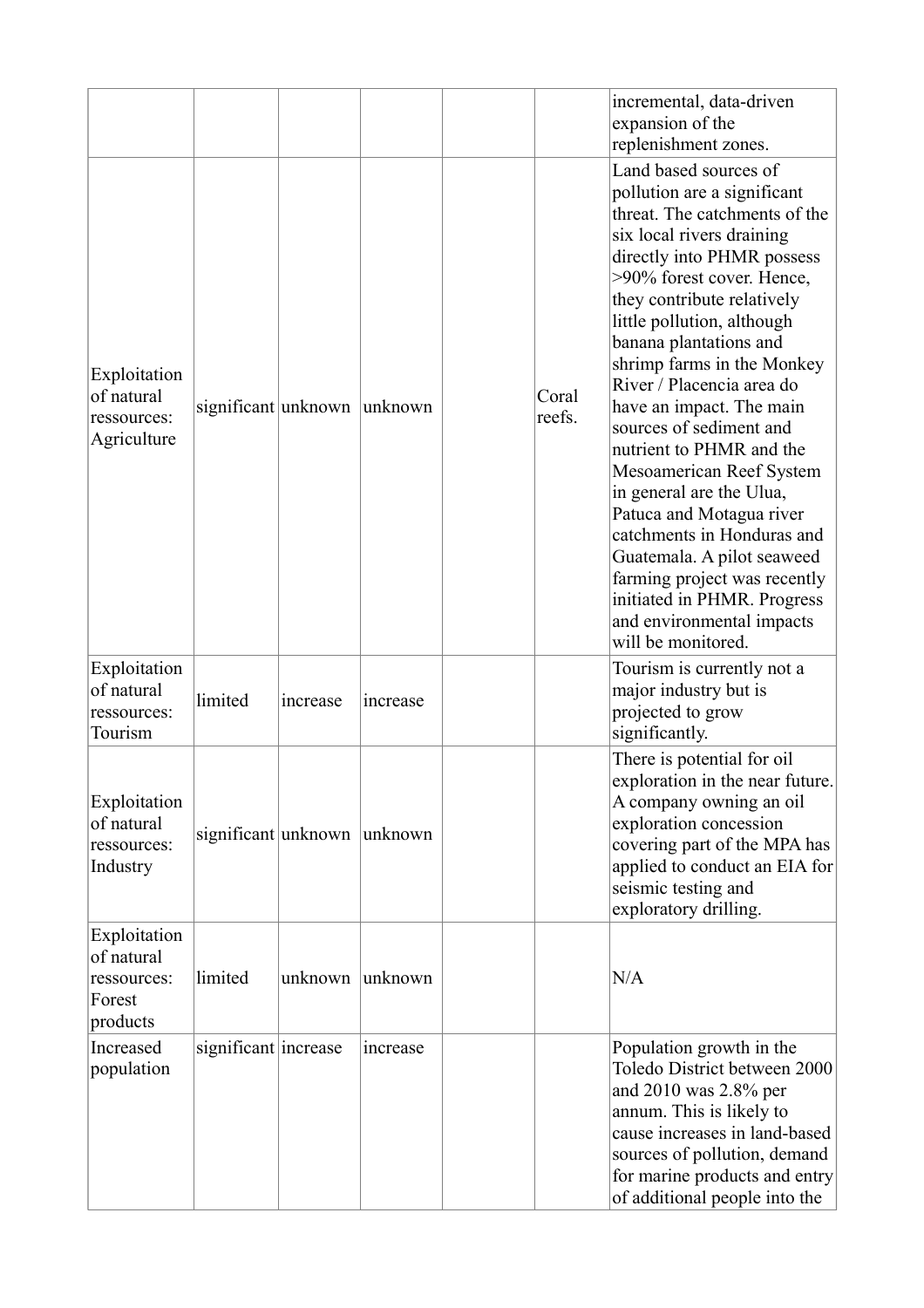|                           |                      |                  |                  | fishing industry.                                                                                                                                                                                          |
|---------------------------|----------------------|------------------|------------------|------------------------------------------------------------------------------------------------------------------------------------------------------------------------------------------------------------|
| Invasive<br>alien species | significant increase |                  | increase         | Invasive lionfish are<br>increasing exponentially<br>since first being reported.<br>They could have a significant<br>impact on native species.                                                             |
| Pollution                 | significant increase |                  | increase         | See comments above<br>regarding agriculture.<br>Furthermore, marine plastic<br>trash is a significant problem.<br>Again, the majority of this<br>pollution comes from rivers<br>in Guatemala and Honduras. |
| Other                     | limited              | not<br>specified | not<br>specified | N/A                                                                                                                                                                                                        |

#### **Impacts and threats** *around* **the area**

| Impact and<br>threats                                           | Level                | Evolution<br>In the<br>short term | Evolution<br>In the long<br>term | Species<br>affected | Habitats<br>affected | Description / comments                                                                                                                                                                                                          |
|-----------------------------------------------------------------|----------------------|-----------------------------------|----------------------------------|---------------------|----------------------|---------------------------------------------------------------------------------------------------------------------------------------------------------------------------------------------------------------------------------|
| Exploitation of<br>natural<br>ressources:<br>Fishing            | very<br>important    | unknown                           | unknown                          |                     |                      | Transboundary fishing occurs<br>widely throughout the<br>unpatroled marine areas<br>around PHMR.                                                                                                                                |
| Exploitation of<br>natural<br>ressources:<br>Agriculture        | very<br>important    | increase                          | increase                         |                     |                      | There is a possibility that this<br>threat will increase with the<br>completion of a road to<br>Guatemala in Toledo,<br>opening up access to markets<br>for agricultural products and<br>potentially increasing<br>immigration. |
| Exploitation of<br>natural<br>ressources:<br>Tourism            | significant increase |                                   | increase                         |                     |                      | It is possible that large scale<br>cruise ships may come to<br>Toledo. In which case all<br>tourism sectors would<br>increase.                                                                                                  |
| Exploitation of<br>natural<br>ressources:<br>Industry           | significant unknown  |                                   | unknown                          |                     |                      | Potential for oil exploration<br>in the near future in and<br>around PHMR.                                                                                                                                                      |
| Exploitation of<br>natural<br>ressources:<br>Forest<br>products | limited              | unknown                           | unknown                          |                     |                      | Some logging occurs on<br>private lands of the MMMC<br>but a significant protion of<br>the terrestrial area is<br>protected.                                                                                                    |
| Increased<br>population                                         | very<br>important    | increase                          | increase                         |                     |                      | Population growth in<br>adjacent areas will increase                                                                                                                                                                            |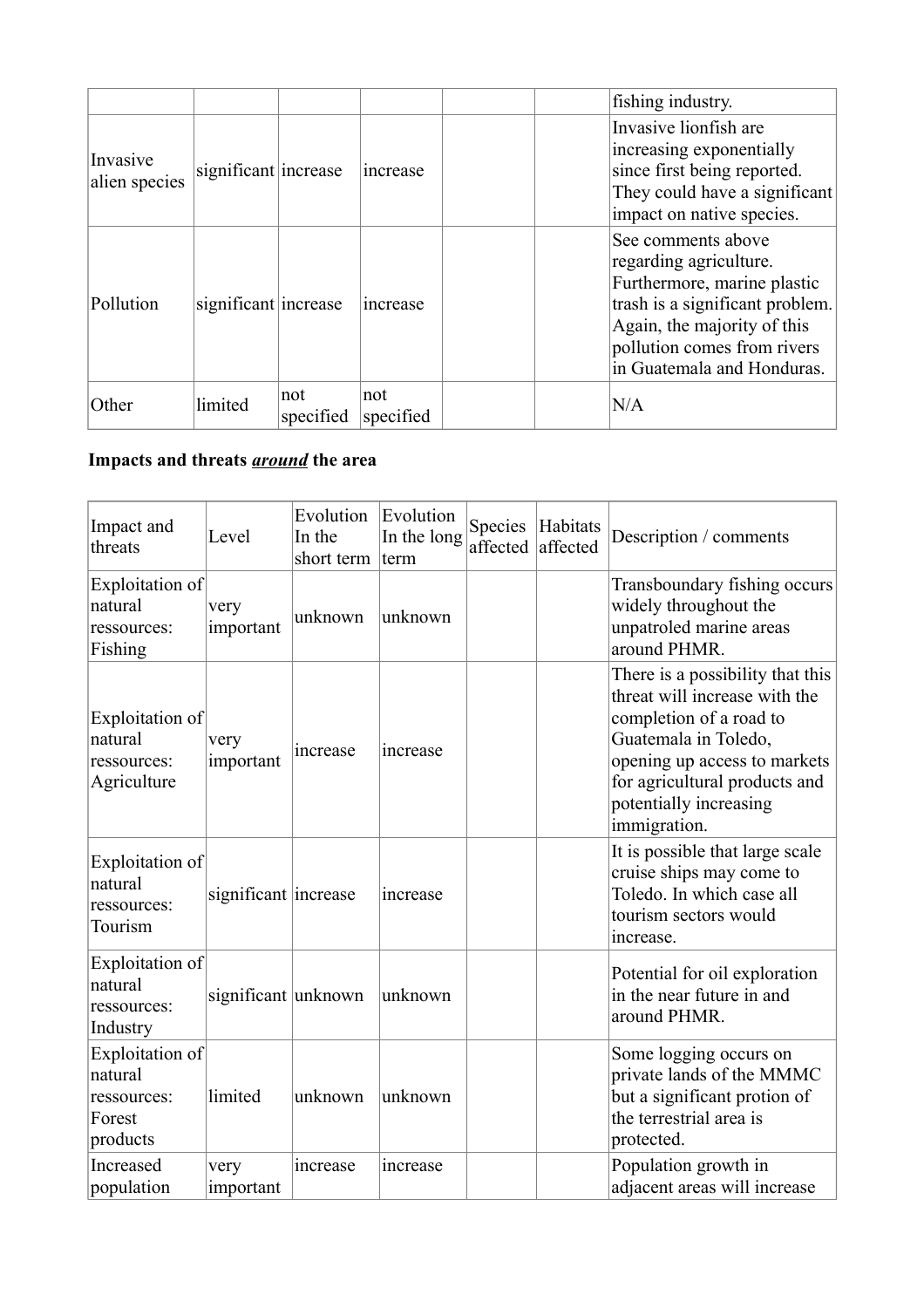|                           |                      |                  |                  |     | fishing pressure and<br>agricultural intensity in the<br>watersheds.                                                                                                                                                                                             |
|---------------------------|----------------------|------------------|------------------|-----|------------------------------------------------------------------------------------------------------------------------------------------------------------------------------------------------------------------------------------------------------------------|
| Invasive alien<br>species | significant increase |                  | unknown          |     | Lionfish populations are<br>greater on the barrier reef<br>than in PHMR. The<br>population is likely to<br>increase in the near term.                                                                                                                            |
| Pollution                 | limited              | <i>ncrease</i>   | unknown          |     | Toledo lacks a properly<br>contained landfill. Leachate<br>from a dump site near to<br>Punta Gorda is likely<br>impacting the Rio Grande,<br>which drains into PHMR.<br>The impact is likely to grow<br>in the near-term until a<br>proper land fill is created. |
| Other                     | limited              | not<br>specified | not<br>specified | N/A |                                                                                                                                                                                                                                                                  |

### **h - Information and knowledge**

#### **Information and knowledge available**

Environmental monitoring by the Toledo Institute for Development and Environment (TIDE) informs an adaptive management approach within the Port Honduras Marine Reserve.

TIDE's monitoring program incorporates the following. Water quality (temperature, salinity, dissolved oxygen, conductivity and turbidity) is measured at 17 sites throughout PHMR (as well as additional sites in rivers upstream) on a monthly basis.

*Strombus gigas* and *Panulirus argus* populations are surveyed at 16 and 12 sites, respectively, at the start and end of the closed seasons.

Benthic cover, coral health and reef fish populations are assessed twice a year at eight sites. Seagrass beds (species percent cover, density, grass height, grazing evidence) are assessed at two sites on a quarterly basis and mangrove community structure and productivity are surveyed at one site on an annual basis.

Since January 2009, a fisheries stock assessment has been implemented for all finfish species, *S. gigas* and *P. argus* populations, utilizing catch landings at local markets in Punta Gorda and Monkey River and the Rio Grande Fisheries Cooperative in Punta Gorda.

Coral reef bleaching surveys are conducted when necessary in conjunction with the Belize Coral Reef Monitoring Network.

A comprehensive habitat mapping project using remote sensing and ground truthing is currently underway.

#### **List of the main publications**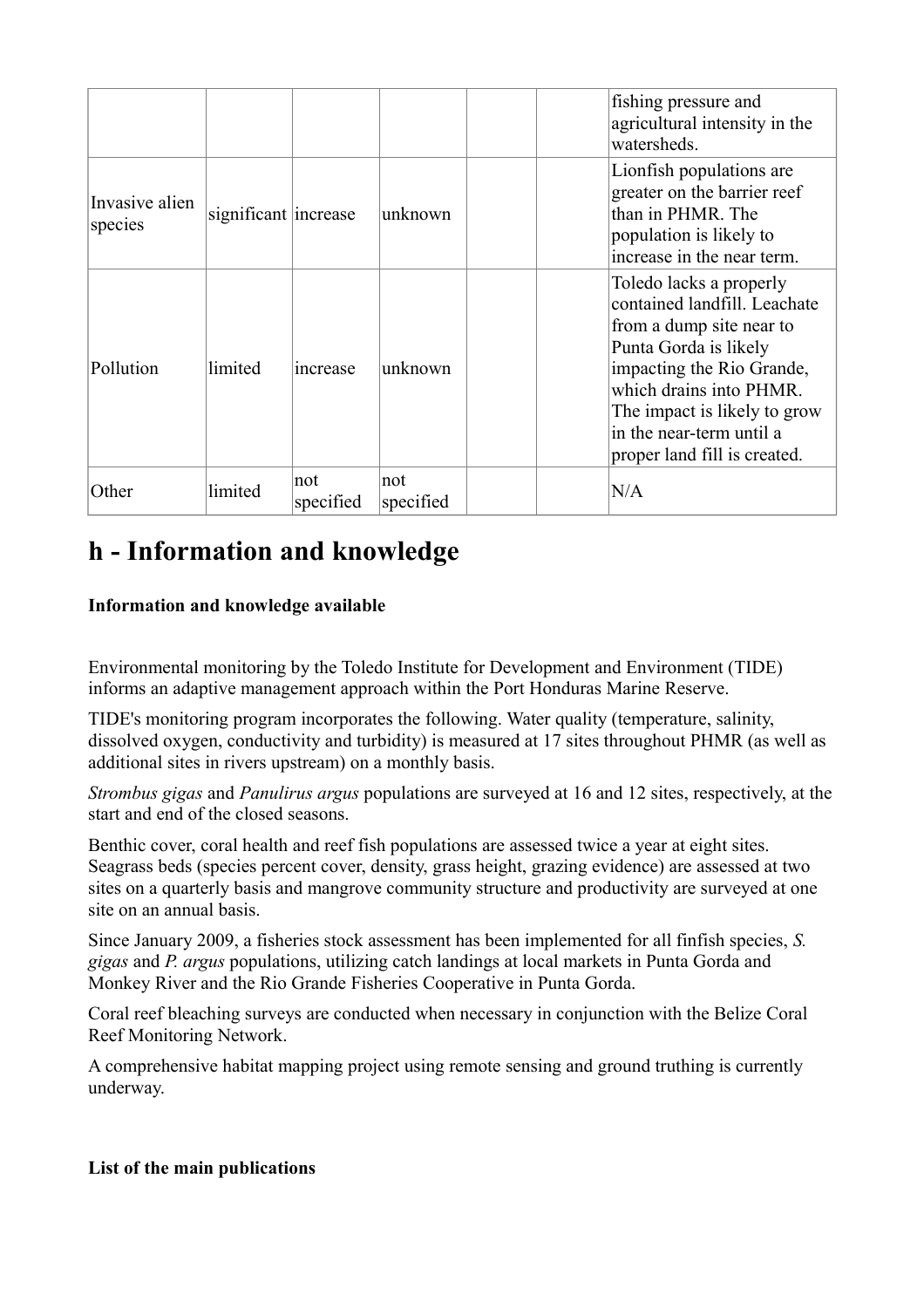#### **Briefly indicate in the chart if any regular monitoring is performed and for what groups/species**

| $\left  \text{Species} / \text{group} \right $<br>monitored<br>$\int$ (give the scientific<br> name) | Frequency of<br>monitoring<br>(annual / biannual /<br>etc | Comments<br>(In particular, you can describe here the monitoring)<br>methods that are used) |
|------------------------------------------------------------------------------------------------------|-----------------------------------------------------------|---------------------------------------------------------------------------------------------|
|------------------------------------------------------------------------------------------------------|-----------------------------------------------------------|---------------------------------------------------------------------------------------------|

# **Chapter 4. ECOLOGICAL CRITERIA**

*(Guidelines and Criteria Section B/ Ecological Criteria) Nominated areas must conform to at least one of the eight ecological criteria. Describe how the nominated site satisfies one or more of the following criteria. (Attach in Annex any relevant supporting documents.)*

#### **Representativeness:**

The area protected by the Port Honduras Marine Reserve provides one of the richest and most critically important habitats within Belize. It incorporates four distinct ecosystems: coastal and tidal wetlands, marine lagoonal habitats comprised of mangroves and seagrass beds, mangrove islands with associated shallow carbonate banks, and the Snake Cayes fringing reef system (Sullivan et al. 1995).

Important biological resources afforded protection by Port Honduras Marine Reserve include commercially important finfish such as snappers and groupers, in addition to the Caribbean spiny lobster (*Panulirus argus*), and the queen conch (*Strombus gigas*).

Port Honduras Marine Reserve is one of the largest protected areas in Belize, and encompasses more small coral cayes (approximately 138 cayes) than any other protected area in the country. It is of national importance for the services it provides, in particular as the key link between the coastal and marine ecosystems and the terrestrial protected areas and upland watersheds of the landscape / seascape of the Maya Mountain Marine Corridor (MMMC).

#### **Conservation value:**

The coastline of dense mangrove and 138 small offshore mangrove cayes, some surrounded by fringing reefs, serve as critical nursery and feeding areas for a variety of species, including the West Indian manatee (*Trichechus manatus*).

The MPA supports fifteen species of international concern, including four rated as critically endangered – staghorn and elkhorn corals (*Acropora cervicornis and A. palmata*), the goliath grouper (*Epinephelus itajara*), and the hawksbill turtle (*Eretmochelys imbricate*). Extensive surveys of these habitats have revealed a rich matrix of ecosystems, including the high biodiversity of the coral reef within the MPA. Over 118 finfish species have been recorded, six of which were observed only at sites around the Snake Cayes (Sullivan et al. 1995, Harborne 2000, Robinson et al. 2004).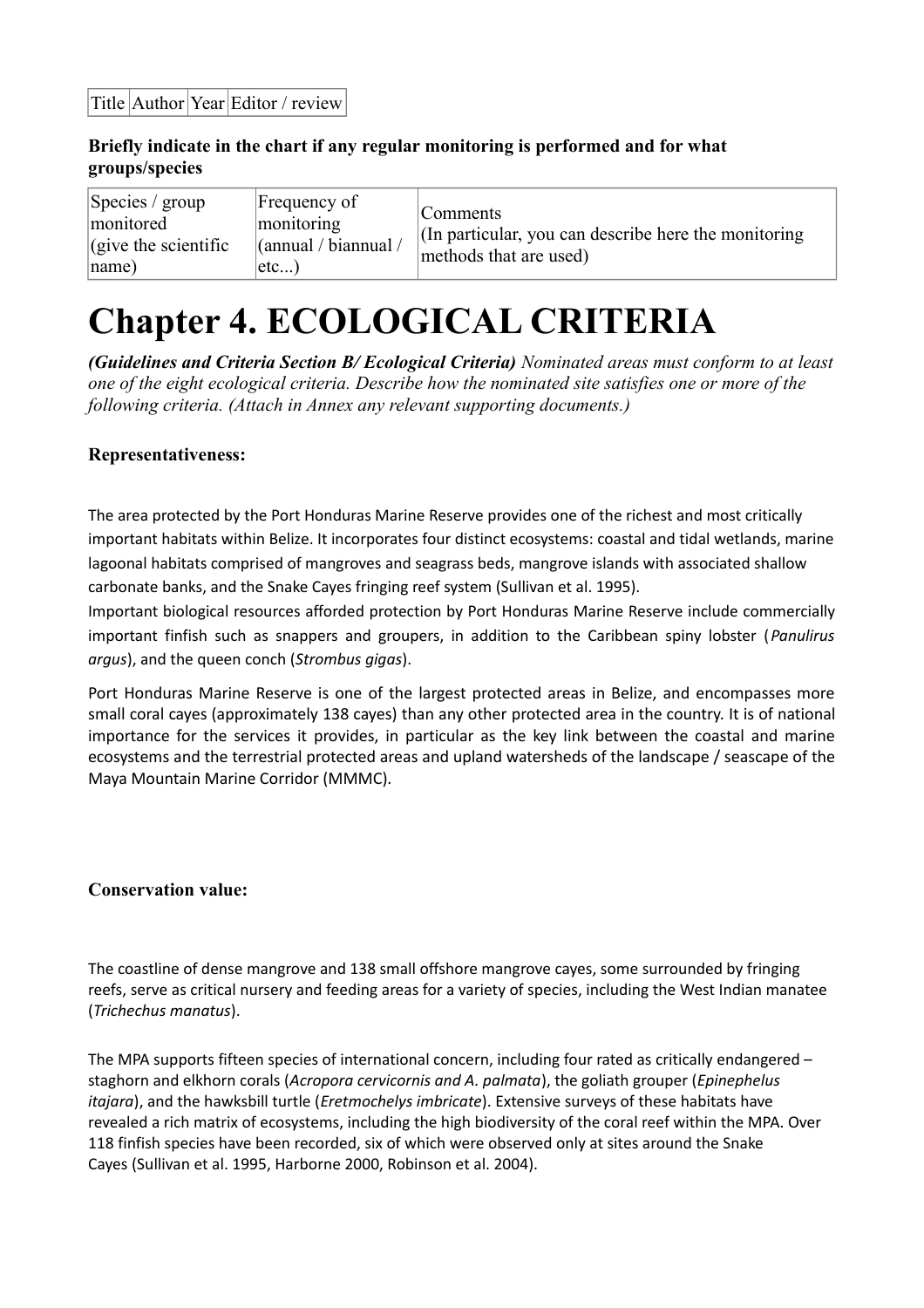#### **Rarity:**

PHMR and adjacent coastal and estuarine mangroves are thought to be one of the last three remaining nursery grounds in the world for the critically endangered goliath grouper (*Epinephelus itajara*). A total of 61 stony coral species have been observed in the waters of Belize, with eight unusual coral sightings on the reefs of the Snake Cayes within PHMR (Fenner, 1999). The mid-lagoonal reefs in PHMR are unique in Belize.

#### **Naturalness:**

Coastal development around PHMR is extremely minimal - the coastal mangroves and littoral forest are still almost entirely intact.

The coral reef at East Snake Caye is one of the healthiest in the Mesoamerican Reef, scoring "very good" in the 2010 Report Card on the Health of the Mesoamerican Reef, and still possessing >20% live coral cover and <10% macroalgal cover.

#### **Critical habitats:**

PHMR and adjacent coastal and estuarine mangroves are thought to be one of the last three remaining nursery grounds in the world for the critically endangered goliath grouper (*Epinephelus itajara*).

#### **Diversity:**

The MPA supports fifteen species of international concern, including four rated as critically endangered – staghorn and elkhorn corals (*Acropora cervicornis and A. palmata*), the goliath grouper (*Epinephelus itajara*), and the hawksbill turtle (*Eretmochelys imbricate*). Extensive surveys of these habitats have revealed a rich matrix of ecosystems, including the high biodiversity of the coral reef within the MPA. Over 118 finfish species have been recorded, six of which were observed only at sites around the Snake Cayes (Sullivan et al. 1995, Harborne 2000, Robinson et al. 2004).

#### **Connectivity/coherence:**

The 100,000 sea acres of the Port Honduras Marine Reserve are part of the Maya Mountain Marine Corridor (MMMC), a significant part of Belize's component of the Mesoamerican Biological Corridor. The MMMC stretches from the Maya Mountains to the Snake Cayes. The corridor itself is a mosaic of landscapes and cultures, an interdependent and biologically significant area. PHMR serves as the vital link between terrestrial protected areas and upland watersheds, and downstream coastal and marine ecosystems, including the Belize Barrier Reef*.*

PHMR also provides connectivity for entirely marine species. Tagged goliath grouper from PHMR have been recaptured as far away as Mexico and Honduras. Coral, fish, conch and lobster all spawn in PHMR, providing larvae to other areas, particularly to the north on prevailing currents.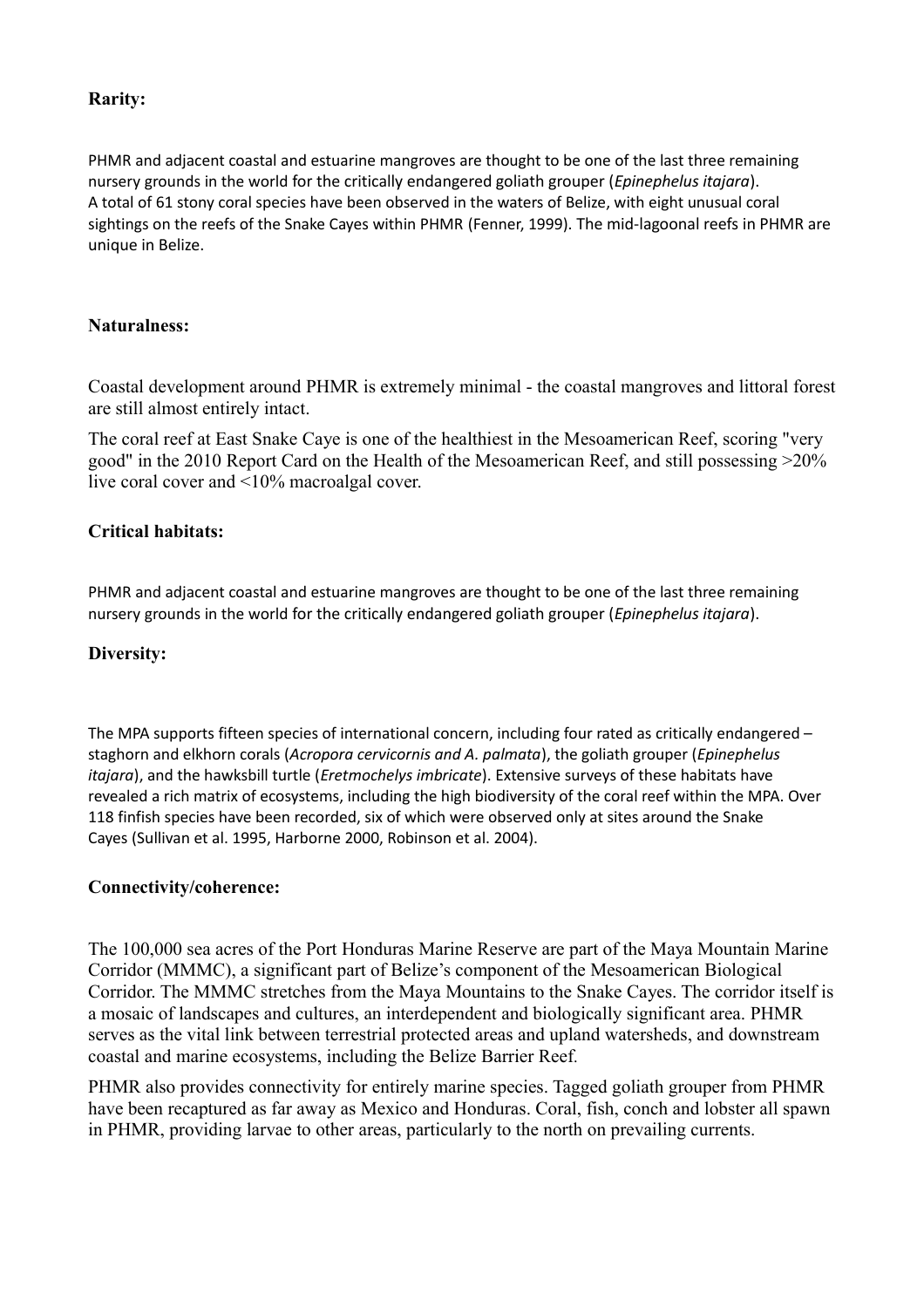#### **Resilience:**

In the waters surrounding the Snake Cayes, near-shore fringing reefs provide habitat for reef organisms. These are unique in Belize as mid-lagoonal reefs, with characteristics of both inshore reef and offshore barrier reef environments. These reefs underwent extensive bleaching in 1998, losing up to 40% of coral cover, but have since partially recovered, suggesting some level of resilience to climate change.

Patch reefs in inshore areas of PHMR are subject to high variability in salinity, temperature and turbidity, which fluctuate naturally with seasonal variations in freshwater input. Thus, these coral communities are tolerant of these stresses.

# **Chapter 5. CULTURAL AND SOCIO-ECONOMIC CRITERIA**

*(Guidelines and Criteria Section B / Cultural and Socio-Economic Criteria) Nominated Areas must conform, where applicable, to at least one of the three Cultural and Socio-Economic Criteria. If applicable, describe how the nominated site satisfies one or more of the following three Criteria (Attach in Annex any specific and relevant documents in support of these criteria).*

#### **Productivity:**

PHMR is a highly productive coastal environment that supports a number of commercial fisheries, including queen conch (*Strombus gigas*), spiny lobster (*Panulirus argus*), sea cucumber (*Holothuria mexicana*), lane snapper (*Lutjanus synagris*), white grunt (*Haemulon plumierii*), yellowtail snapper (*Ocyurus chrysurus*), snook (*Centropomus undecimalis*), and several other snappers and groupers. In 2005, the total annual value of the PHMR fishery was estimated at US\$445,000 (Coleman & Diamond 2005). The most productive fishery within PHMR in economic terms is for lobster, (caught with nets, traps and by diving) generating an estimated US\$254,000 per year (57% of the total value of the PHMR fishery) (Coleman & Diamond 2005). Lobsters are caught mainly on the deep-water banks associated with the Snake Cayes.

#### **Cultural and traditional use:**

The main traditional livelihood system of all three communities adjacent to PHMR is fishing. The sustainability of this economic activity depends upon the management of the commercial species within. One of the main goals of the protected area is protect the ecosystems and increase/stabilize the populations of species upon which traditional fishing depends.

#### **Socio-economic benefits:**

In 2005, the total annual value of the PHMR fishery was estimated at US\$445,000 (Coleman & Diamond 2005). The most productive fishery within PHMR in economic terms is for lobster, (caught with nets, traps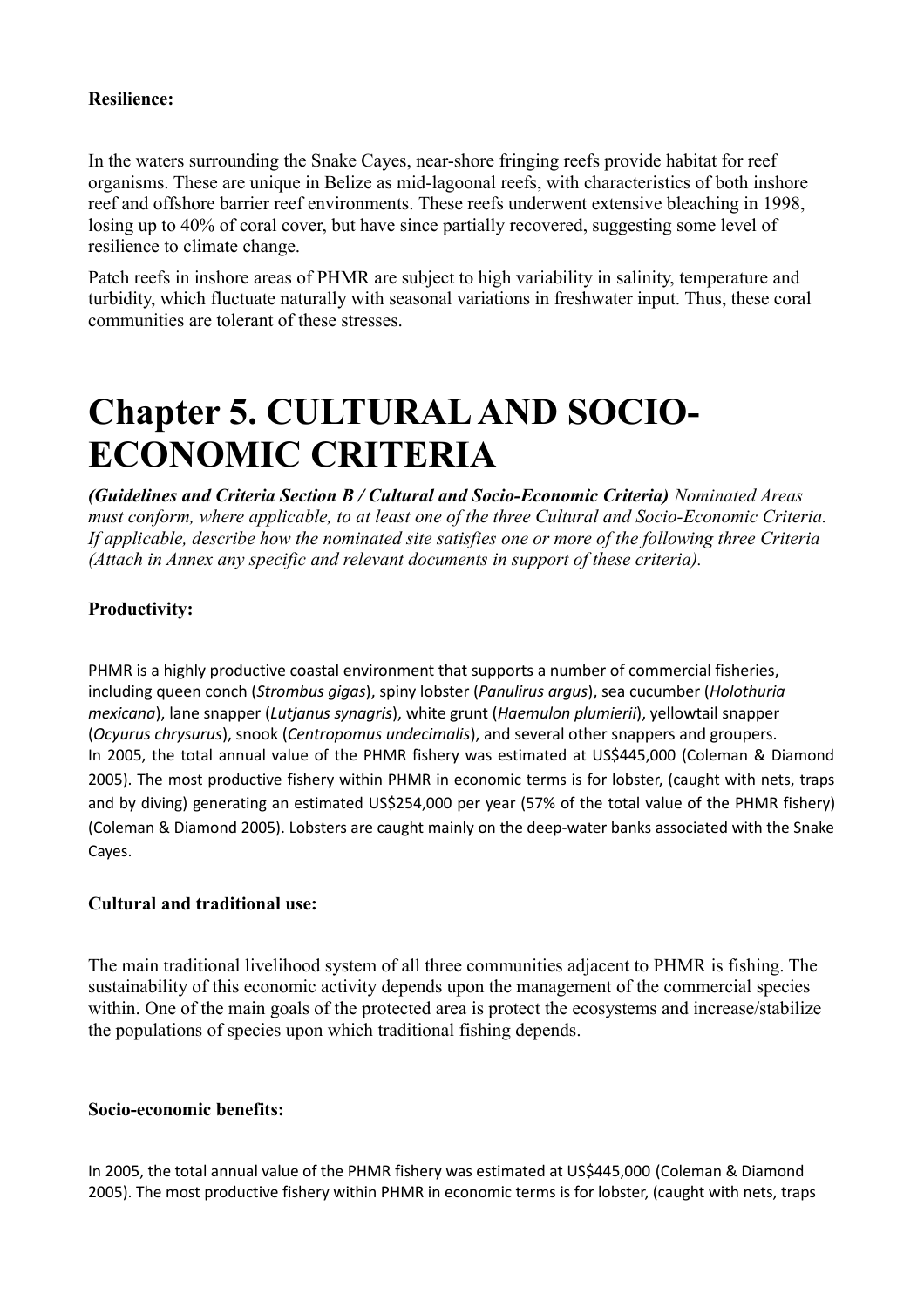and by diving) generating an estimated US\$254,000 per year (57% of the total value of the PHMR fishery) (Coleman & Diamond 2005). Lobsters are caught mainly on the deep-water banks associated with the Snake Cayes.

It was estimated that tour guides generated an annual profit of US\$237,000 (Coleman & Diamond, 2005). Inclusion of the primary private fly fishing company, El Pescador, increases the total revenue generated using PHMR to over US\$695,000 (Coleman & Diamond, 2005).

A 2009 study found that 59% of the local population consumes locally caught seafood at least twice per week, providing an important source of protein.

In addition to foreign tourists, hundreds of local people enjoy the MPA each year for recreation.

## **Chapter 6. MANAGEMENT**

### **a - Legal and policy framework (attach in Annex a copy of original texts, and indicate, if possible, the IUCN status)**

**National status of your protected area:**

There are 13 MPA within the Belizean PA system. Eight of these, including Port Honduras Marine Reserve, are designated as Marine Reserves and administered under the Fisheries Department.

Key legislation;

1. The Fisheries Act (1948, revised 1983, and currently being revised (2011-14)), administered under the Fisheries Dept, is the principal governing legislation to regulate the fishing industry, and is directly concerned with maintaining sustainable fish stocks and protecting the marine and freshwater environments. The Fisheries Act also provides for the creation of MPA. Each MPA is legally established by a statutory instrument (SI) under the Act. PHMR was established in SI 9 while the regulations for the MPA are described in SI 18.

2. The Environmental Protection Act (1992) was developed under the Department of the Environment, under the Ministry of Natural Resources, with the aim of ensuring that development initiatives within Belize are planned for minimum environmental impact – important in the context of Port Honduras Marine Reserve, with privately owned / leased cayes located within the Marine Reserve. Also developed under the Ministry of Natural Resources are the Forest (Protection of Mangrove) Regulations (SI 52 of 1989), which provide for the protection of mangroves, with restrictions on mangrove alteration and / or clearance.

3. The Wildlife Protection Act (SI 12 of 1982, revised 2000) also falls under the Forest Department, and provides protection for a number of marine species (West Indian manatee and dolphins), with the prohibition of hunting and commercial extraction.

#### **IUCN status (please tick the appropriate column if you know the IUCN category of your PA):**

IV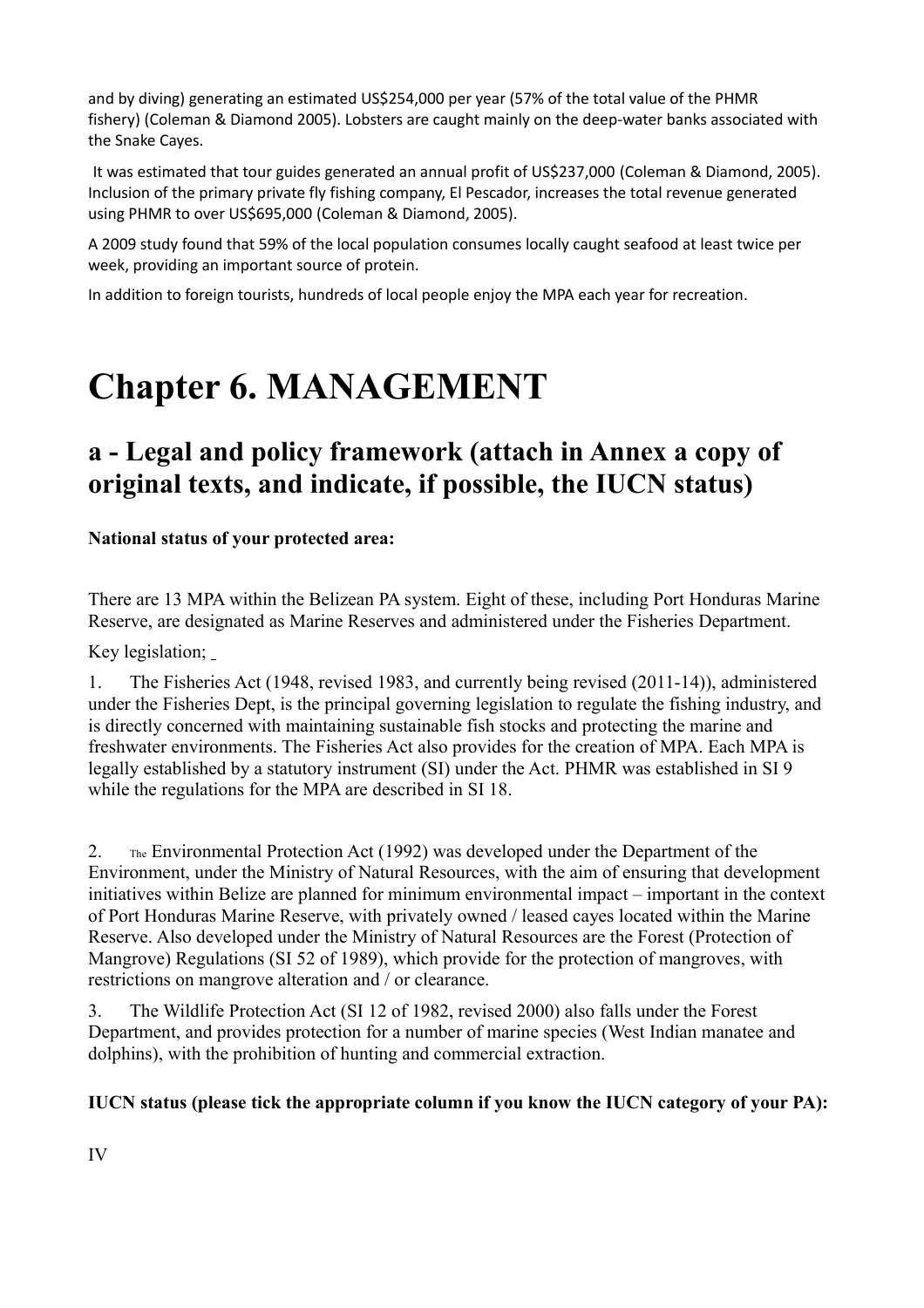### **b - Management structure, authority**

PHMR is managed under a co-management agreement between the Belize Fisheries Department and the Toledo Institute for Development and Environment (TIDE), a non-profit NGO.

PHMR is zoned for multiple use. A general use zone comprises 97.8% of the MPA while 3.2% lies within five replenishment (no-take) zones. One of these zones is also off limits to all visitation except for research and emergency rescue. A proposal to expand the replenishment zones to 5.1% of the reserve is currently (2014) being considered by the Fisheries Dept. The zoning system is embedded within the Statutory Instruments for the MPA (SI 9 and 18 of 2000 under the Fisheries Act).

### **c - Functional management body (with the authority and means to implement the framework)**

#### **Description of the management authority**

The Ecosystems Management Unit of the Belize Fisheries Department is one of four units under the Fisheries Administrato, and includes the Protected Area Management Programme. Under this mandate, the Fisheries Department is able to establish and manage the marine reserves in Belize (including Port Honduras Marine Reserve), through the Protected Area Management (Marine Reserve) Programme of the Ecosystems Management Unit, which is specifically in charge of the management of the Marine Reserves, under the Marine Protected Areas Coordinator.

The Fisheries Department has established a co-management partnership with the Toledo Institute of Development and Environment, which has taken on the lead management role, being responsible for all activities and associated costs for the marine protected area.

Management of Port Honduras Marine Reserve is led by the TIDE marine manager, who reports to the TIDE programme manager. The marine manager manages a team of four rangers, with the support of one head ranger. These personnel are responsible for the day-to-day management of the MPA, and the implementation of the management plan, supported by the other TIDE programme areas, namely research and monitoring, environmental education, and sustainable development.

#### **Means to implement the framework**

TIDE fundraises to support the management of PHMR and has garnered much of the resources required to do so, including a field station at Abalone Caye, two patrol vessels, one research vessel and one education vessel, as well as a team of trained fisheries officers, and a research team.

Financial sustainability was flagged as a weakness of PHMR in a 2009 capacity needs assessment conducted by CaMPAM. Financial sustainability is partially addressed at government level through the development of a funding mechanism to assist in management and development activities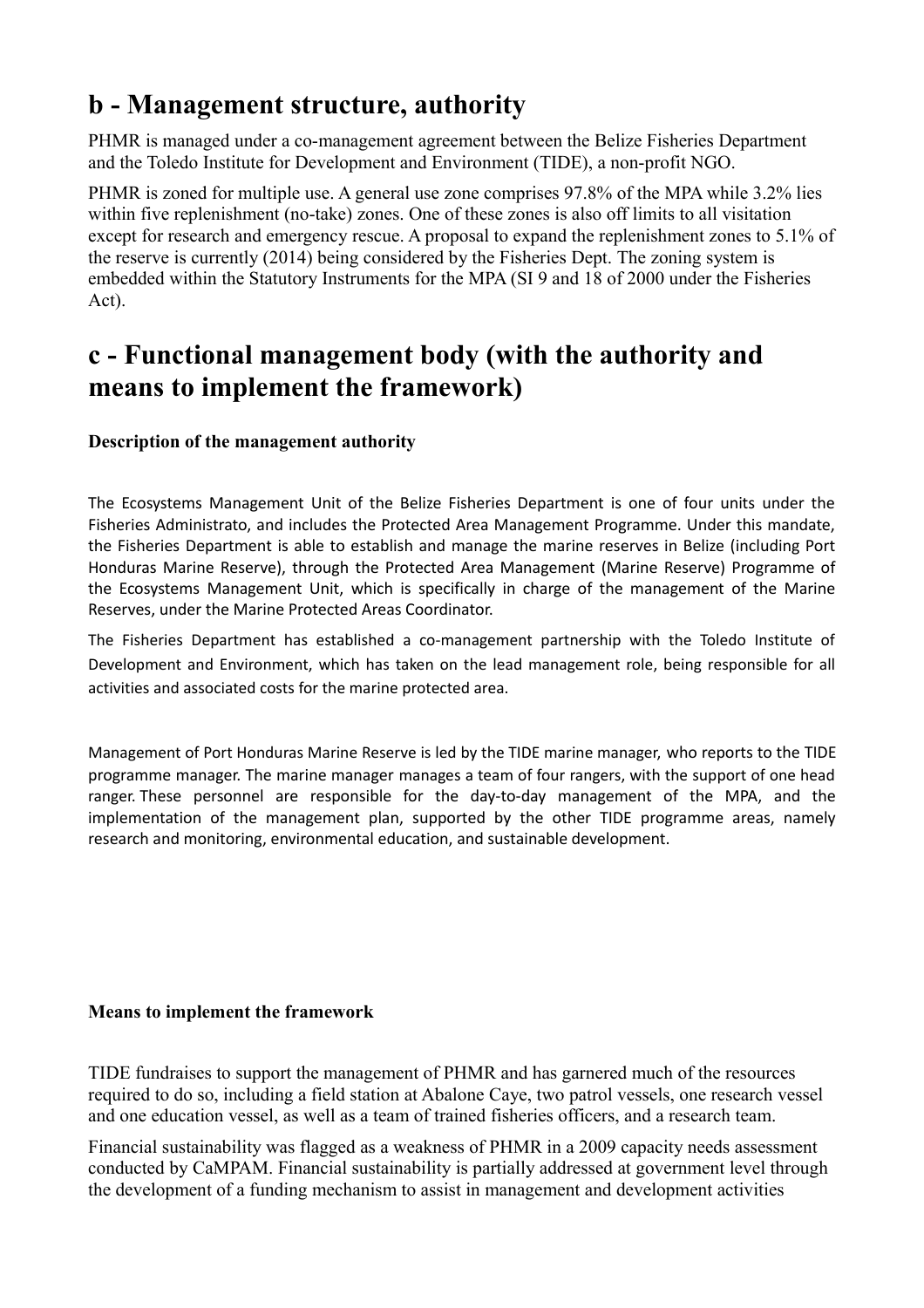within protected areas – the Protected Areas Conservation Trust (PACT Act, 1996), through a 'conservation tax' of US\$3.75 levied on non-residents as they leave the country. TIDE, as the comanagement partner, is eligible for funding from the Trust, and has received funding in the past.

### **d - Objectives (clarify whether prioritized or of equal importance)**

| Objective                                                                                                                                                                                                                              | Top<br>priority | Comment                                  |
|----------------------------------------------------------------------------------------------------------------------------------------------------------------------------------------------------------------------------------------|-----------------|------------------------------------------|
| To preserve the value of the area for fisheries, through the protection<br>and enhancement of habitats utilised by commercially important<br>species.                                                                                  | N <sub>0</sub>  | Resource<br>Protection<br>Program        |
| To reduce fishing pressure in the PHMR by 30% by eliminating illegal<br>fishing and illegal fishing methods.                                                                                                                           | N <sub>o</sub>  | Resource<br>Protection<br>Program        |
| To maintain diverse and healthy fish populations in the rivers of the<br>MMMC.                                                                                                                                                         | N <sub>o</sub>  | Resource<br>Protection<br>Program        |
| By 2018, increase commercial species (conch, lobster, snapper,<br>grouper) and parrotfish to viable population levels                                                                                                                  | N <sub>0</sub>  | Resource<br>Protection<br>Program        |
| By 2015, increase shark numbers by 15% based on 2006 levels, and<br>the population of large $(>110cm)$ Goliath Grouper by 15%, in PHMR<br>based on 2006 levels.                                                                        | N <sub>0</sub>  | Resource<br>Protection<br>Program        |
| To monitor viability of conservation targets and water quality                                                                                                                                                                         | N <sub>0</sub>  | Research and<br>Monitoring<br>Program    |
| To provide information on the ridge to reef connectivity of the Maya<br>Mountain marine Corridor                                                                                                                                       | N <sub>0</sub>  | Research and<br>Monitoring<br>Program    |
| To effectively assess success of no take areas, managed access and<br>PHMR as a whole in maintaining viable populations of key<br>conservation species                                                                                 | No              | Research and<br>Monitoring<br>Program    |
| To identify sites/coral species resilience and develop recommended<br>adaptations for climate change                                                                                                                                   | N <sub>0</sub>  | Research and<br>Monitoring<br>Program    |
| To establish comprehensive datasets and effective data management<br>and analysis for providing information for informing adaptive<br>management strategies and assessing the management effectiveness of<br>the marine protected area | No              | Research and<br>Monitoring<br>Program    |
| To improve engagement of stakeholders of PHMR through<br>involvement in research and monitoring activities within the Marine<br>Reserve, to build capacity improve support for conservation activities.                                | N <sub>0</sub>  | Research and<br>Monitoring<br>Program    |
| To improve capacity and ability of staff, rangers and community<br>researchers to conduct research and monitoring within PHMR                                                                                                          | N <sub>0</sub>  | Research and<br>Monitoring<br>Program    |
| To build the capacity of the Advisory Council and Board of Directors<br>in NGO governance through training and exchange visits to                                                                                                      | N <sub>0</sub>  | <b>Education</b> and<br>Outreach Program |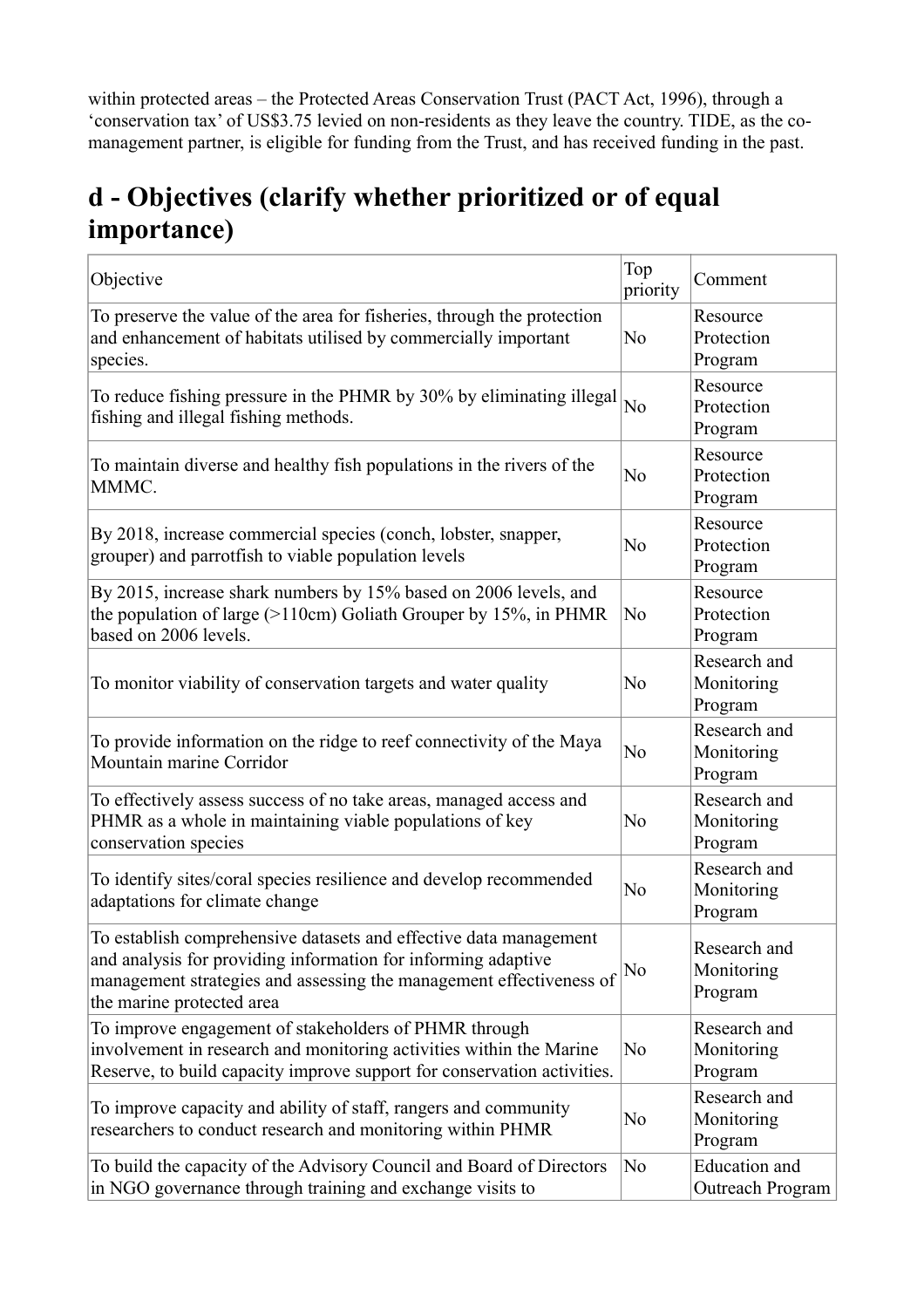| international NGO's                                                                              |                |                                       |
|--------------------------------------------------------------------------------------------------|----------------|---------------------------------------|
| To support supplemental livelihood identified by PHMR buffer<br>communities                      | N <sub>0</sub> | Sustainable<br>development<br>program |
| To implement an educational Program to promote conservation<br>through sustainable resource use; | N <sub>0</sub> | Education and<br>Outreach Program     |
| To implement a comprehensive interpretative Program                                              | N <sub>0</sub> | Education and<br>Outreach Program     |

### **e - Brief description of management plan (attach in Annex a copy of the plan)**

The management plan has been developed following national guidelines (National Protected Areas Policy and System Planning Plan, 2005), and the outputs from the Maya Mountain Marine Corridor Conservation Action Strategy (TIDE, 2009). There has been extensive stakeholder input, through meetings with staff at TIDE, the Port Honduras Marine Reserve Advisory Committee, representative stakeholders, members of the buffering communities and the Fisheries Department. It has also taken into account planning for the adjacent Southern Belize Reef Complex system, stretching north from the Sapodilla Cayes Marine Reserve to South Water Caye Marine Reserve.

The Plan is structured in three parts;

The Current Status provides information on the national and regional context of the Marine Reserve, with information on the physical and biological aspects of the area, documents the current uses and highlights management problems.

The Conservation Planning section summarises the conservation target and threats and details specific management strategies for the maintenance of biodiversity and ecosystem functions.

The Management Planning section defines the goals and objectives of management for the Marine Reserve, the management programmes and strategies in place for the coming five years, and integrates a monitoring and evaluation format.

The Management Plan is considered a living document, to be reviewed, update and re-submitted annually by TIDE and the Fisheries Department, allowing information to be added and strategies amended as appropriate, reflecting changes in the socio-economic and biodiversity context of the marine protected area.

A climate change adaptation strategy for PHMR was completed in 2012 and added as an annex to the management plan.

#### **Management plan - date of publication**

 $.1/1/12$ 

#### **Management plan duration**

: 5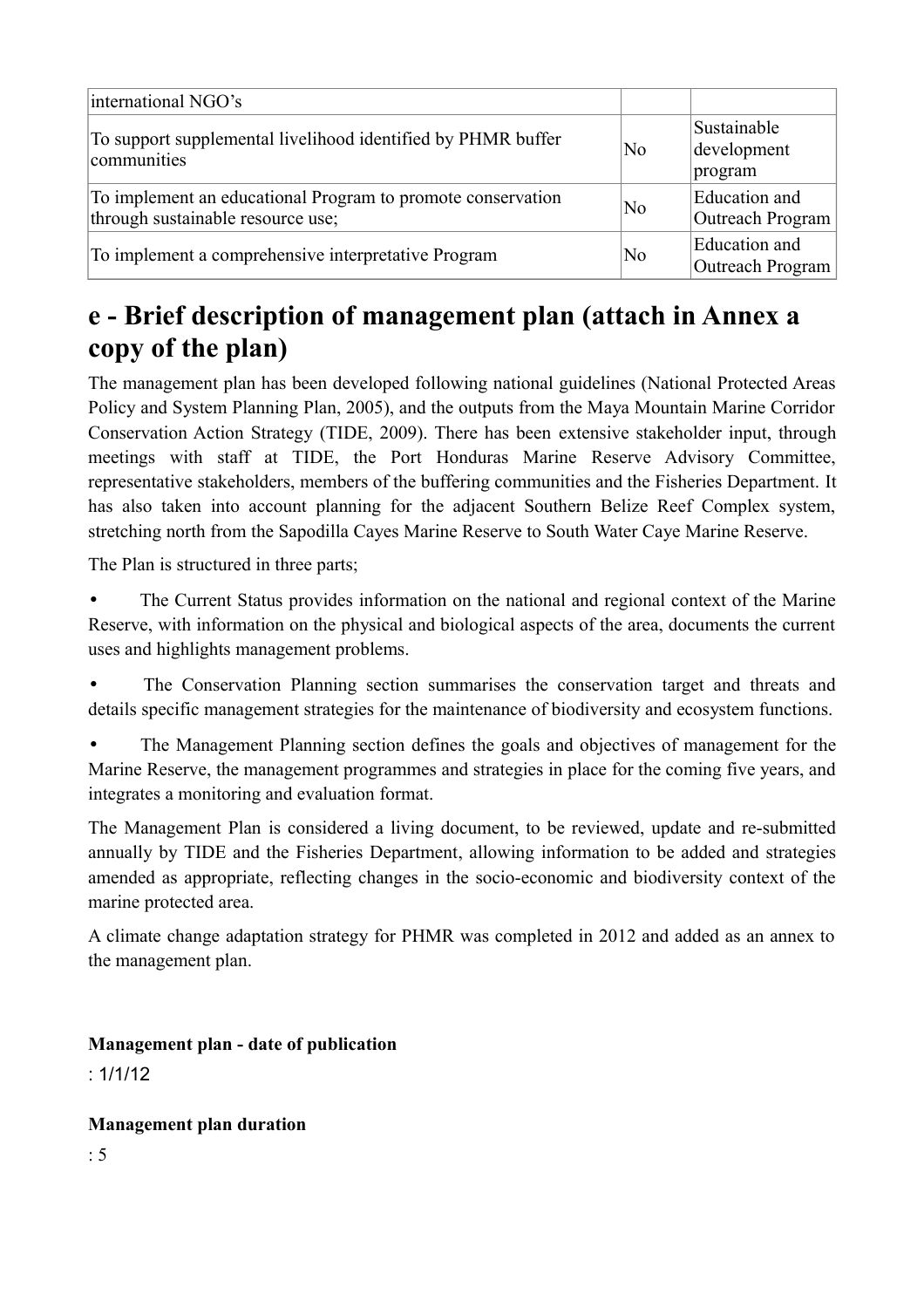## **Date of Review planned**

: 1/1/17

### **f - Clarify if some species/habitats listed in section III are the subject of more management/recovery/protection measures than others**

#### **Habitats**

| Marine / costal<br>/ terrestrial<br>ecosystems | Management<br>measures | Protection<br>measures | Recovery<br>measures | Comments/description of measures                                                                                                                                                                                                                                             |
|------------------------------------------------|------------------------|------------------------|----------------------|------------------------------------------------------------------------------------------------------------------------------------------------------------------------------------------------------------------------------------------------------------------------------|
| Mangroves                                      | no                     | no                     | no.                  |                                                                                                                                                                                                                                                                              |
| Coral                                          | yes                    | yes                    | yes                  | The most ecologically valuable coral reefs in<br>PHMR are all contained within<br>replenishment (no-take) zones. Coral reef<br>health is monitored and data fed into the<br>Healthy Reef Initiative. TIDE's watershed<br>management upstream aims to protect coral<br>reefs. |
| Sea grass beds no                              |                        | no                     | no.                  |                                                                                                                                                                                                                                                                              |
| Wetlands                                       | no                     | no                     | no.                  |                                                                                                                                                                                                                                                                              |
| Forests                                        | no                     | no                     | no.                  |                                                                                                                                                                                                                                                                              |
| Others                                         | no                     | no                     | no.                  |                                                                                                                                                                                                                                                                              |

#### **Flora**

| Species from SPAW Annex 3<br>present in your area | Management<br>measures | Protection<br>measures | Recovery<br>measures | Comments/descripti<br>on of measures |
|---------------------------------------------------|------------------------|------------------------|----------------------|--------------------------------------|
| Combretaceae: Conocarpus<br>erectus               | no                     | no                     | no                   |                                      |
| Cymodoceaceae: Syringodium<br>filiforme           | no                     | no                     | no                   |                                      |
| Hydrocharitaceae: Thalassia<br>testudinum         | no                     | no                     | no                   |                                      |
| Rhizophoraceae: Rhizophora<br>mangle              | no                     | no                     | no                   |                                      |
| Verbenaceae: Avicennia<br>germinans               | no                     | no                     | no                   |                                      |

#### **Fauna**

|                            |          |          | Species from Management Protection Recovery Comments/description of measures |
|----------------------------|----------|----------|------------------------------------------------------------------------------|
| <b>SPAW Annex measures</b> | measures | measures |                                                                              |
| $ 2$ present in            |          |          |                                                                              |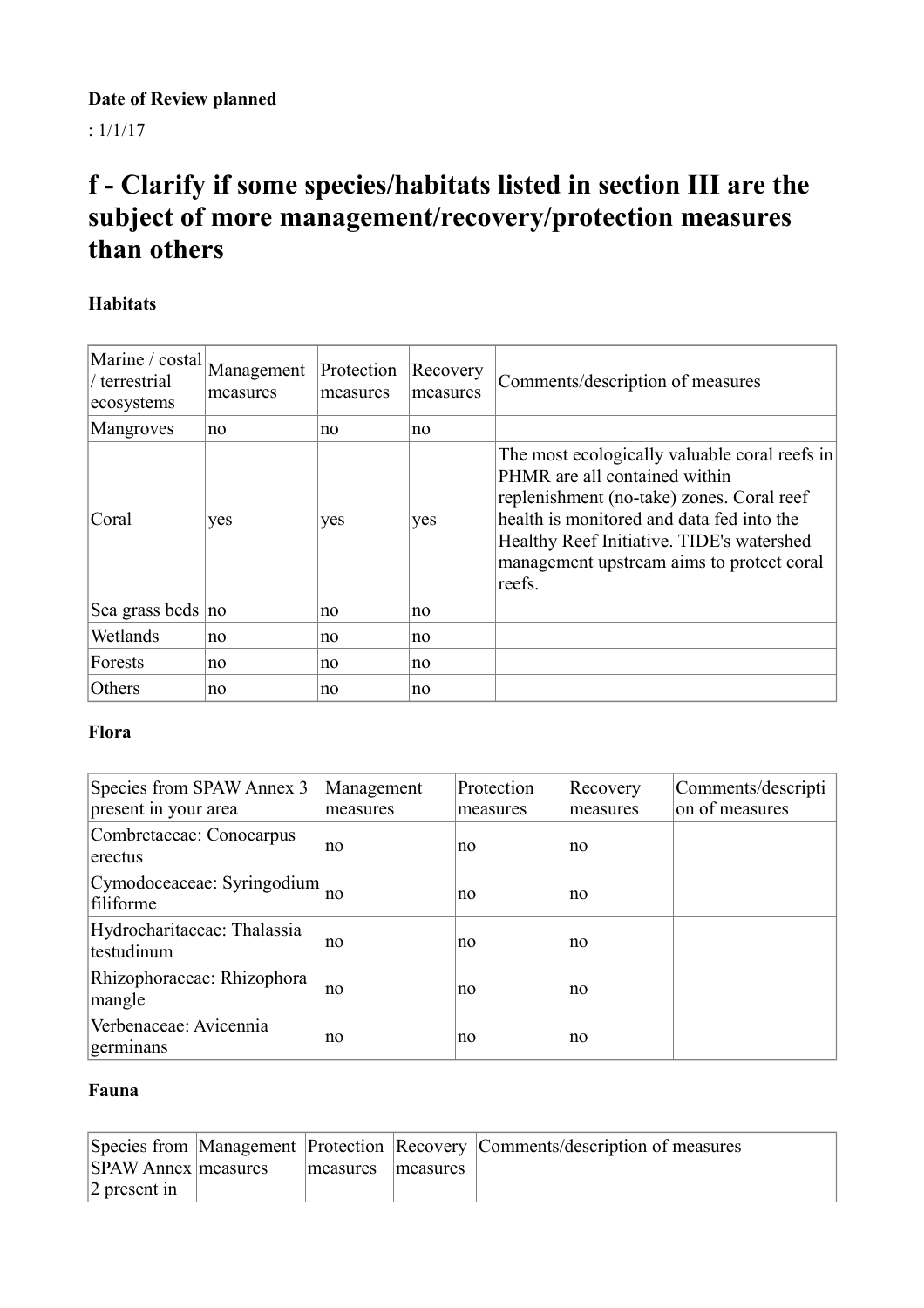| your area<br>Reptiles:<br>Crocodylus<br>acutus       | no  |     | no                     | no                     |                                                                                                                                                                                                                                                                                                                                                                                                                                                           |                      |                                                                                    |
|------------------------------------------------------|-----|-----|------------------------|------------------------|-----------------------------------------------------------------------------------------------------------------------------------------------------------------------------------------------------------------------------------------------------------------------------------------------------------------------------------------------------------------------------------------------------------------------------------------------------------|----------------------|------------------------------------------------------------------------------------|
| Reptiles:<br>Crocodylus<br>moreletii                 | no  |     | no                     | no                     |                                                                                                                                                                                                                                                                                                                                                                                                                                                           |                      |                                                                                    |
| Reptiles:<br>Caretta<br>caretta                      | yes |     | yes                    | yes                    | TIDE responds to all sea turtle strandings and<br>reports the details to EcoMar as part of a<br>national initiative. Injured turtles are cared for<br>and, if necessary, transported to a rehab facility<br>at Hol Chan Marine Reserve. Necropsies are<br>performed on dead sea turtles to determine<br>cause of death. TIDE has begun to monitor and<br>protect sea turtle nest but required additional<br>resources to operate a comprehensive program. |                      |                                                                                    |
| Reptiles:<br>Chelonia<br>mydas                       | yes |     | yes                    | yes                    | TIDE responds to all sea turtle strandings and<br>reports the details to EcoMar as part of a<br>national initiative. Injured turtles are cared for<br>and, if necessary, transported to a rehab facility<br>at Hol Chan Marine Reserve. Necropsies are<br>performed on dead sea turtles to determine<br>cause of death. TIDE has begun to monitor and<br>protect sea turtle nest but required additional<br>resources to operate a comprehensive program. |                      |                                                                                    |
| Reptiles:<br>Eretmochelys yes<br>imbricata           |     |     | yes                    | yes                    | TIDE responds to all sea turtle strandings and<br>reports the details to EcoMar as part of a<br>national initiative. Injured turtles are cared for<br>and, if necessary, transported to a rehab facility<br>at Hol Chan Marine Reserve. Necropsies are<br>performed on dead sea turtles to determine<br>cause of death. TIDE has begun to monitor and<br>protect sea turtle nest but required additional<br>resources to operate a comprehensive program. |                      |                                                                                    |
| Reptiles:<br>Dermochelys yes<br>coriacea             |     |     | yes                    | yes                    | TIDE responds to all sea turtle strandings and<br>reports the details to EcoMar as part of a<br>national initiative. Injured turtles are cared for<br>and, if necessary, transported to a rehab facility<br>at Hol Chan Marine Reserve. Necropsies are<br>performed on dead sea turtles to determine<br>cause of death.                                                                                                                                   |                      |                                                                                    |
| Mammals:<br>Trichechus<br>manatus                    | no  |     | no                     | no                     |                                                                                                                                                                                                                                                                                                                                                                                                                                                           |                      |                                                                                    |
| Species from SPAW<br>Annex 3 present in<br>your area |     |     | Management<br>measures | Protection<br>measures |                                                                                                                                                                                                                                                                                                                                                                                                                                                           | Recovery<br>measures | Comments/description of<br>measures                                                |
| Molluscs: Strombus<br>gigas                          |     | yes |                        | yes                    |                                                                                                                                                                                                                                                                                                                                                                                                                                                           | yes                  | TIDE monitors conch and<br>enforces closed seasons and<br>size limits within PHMR. |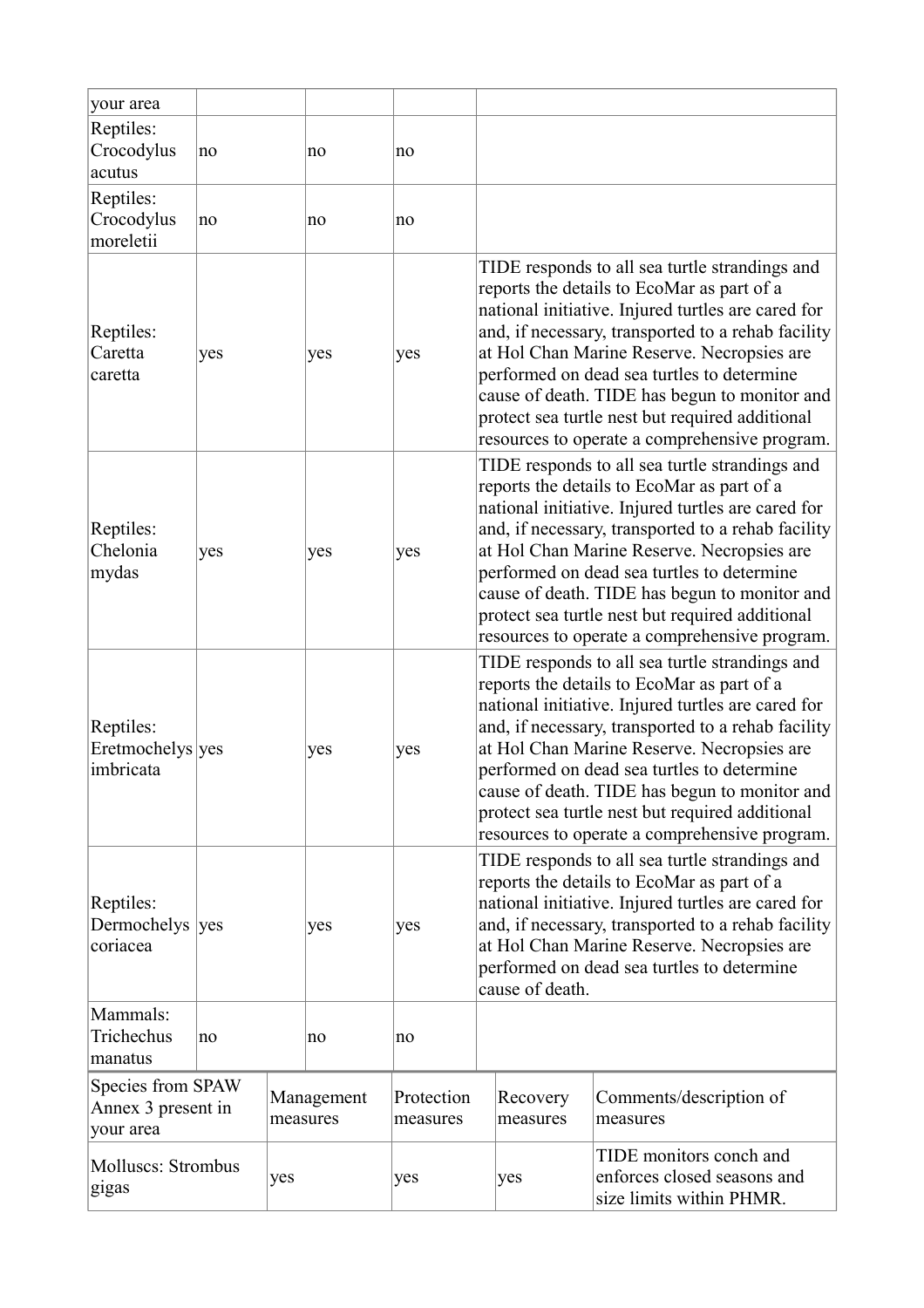| Crustaceans: Panulirus<br>argus | ves | ves | ves | <b>TIDE</b> monitors lobster and<br>enforces closed seasons and<br>size limits within PHMR. |
|---------------------------------|-----|-----|-----|---------------------------------------------------------------------------------------------|
| Mammals: Eira<br><i>barbara</i> | no  | no  | no  |                                                                                             |

### **g - Describe how the protected area is integrated within the country's larger planning framework (if applicable)**

Belize has an impressive record of establishing protected areas, with a total of 94 marine and terrestrial reserves, spawning aggregation sites, crown reserve cayes supporting important bird colonies, archaeological reserves, and recognized private reserves (NPAPSP, 2005). Almost 2,000,000 acres are designated for conservation (including sustainable resource use) – either as national or private protected areas.

The national objectives for conservation revolve around the protection, conservation and rational use of Belize's natural resources within the context of sustainable human development. These objectives are supported by the National Protected Areas Policy and System Plan (NPAPSP, 2005), which was developed following a full review of the national protected areas system in 2005. The Policy was accepted by Cabinet in January 2006.

Port Honduras Marine Reserve is an important component of Belize's strategies for conservation of the marine environment. Whilst the entire Barrier Reef system and associated coral reef structures do not have full protected status within Belize, there are 13 marine protected areas within the system. Eight of these, including Port Honduras Marine Reserve, are designated as Marine Reserves and administered under the Fisheries Department, the remaining five are administered under the Forest Department, and include two Natural Monuments, two Wildlife Sanctuaries and a National Park (Table 2). A serial designation of specific conservation sites also protects identified spawning aggregation sites within Belize, important for maintaining the viability of many commercial species.

### **h - Zoning, if applicable, and the basic regulations applied to the zones (attach in Annex a copy of the zoning map)**

| Name        | Basic regulation applied to the zone                                                    |
|-------------|-----------------------------------------------------------------------------------------|
| General Use | The General Use Zone shall be restricted to those with the appropriate license for      |
| Zone        | any of the following: commercial fishing (requiring a special Managed Access            |
|             | license), sport fishing, subsistence fishing or recreational fishing. Fishermen shall   |
|             | apply for a license to fish in accordance with these Regulations. Rules for General     |
|             | Use Zone. • Only residents of Port Honduras who have special licences to fish shall     |
|             | be allowed to fish in this zone solely for subsistence purposes, and such fishing shall |
|             | be determined by the terms and conditions of each resident's license. • No person       |
|             | shall be permitted to use long lines or gill nets in the Port Honduras Marine Reserve.  |
|             | • No person shall be permitted to use or erect beach traps. • No person shall, within   |
|             | the Port Honduras Marine Reserve, cast or drag any anchor in any manner that may        |
|             | damage coral reef formation. • Fishermen catching lobster shall preserve such lobster   |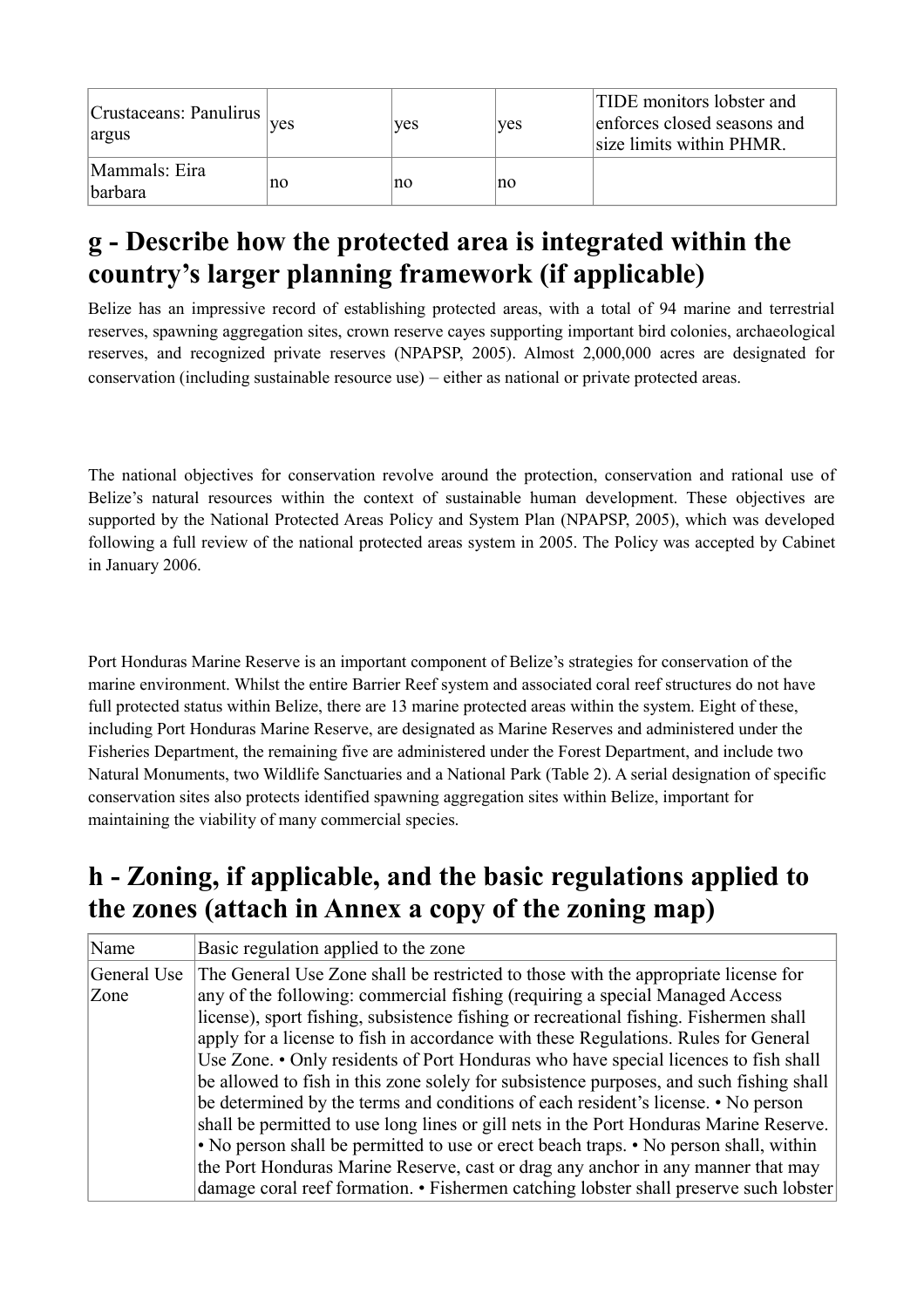|                      | while in the Marine Reserve within its carapace but not as fillet.                                                                                                                                                                                                                                                                                                                                                                                                                                                                                                                                                                                                                                                                                                                                                                                                                                                                                                                                                                                                                                                                                                                                                                                                                                                                                                                                                                                                                                                                                                                                                                                                                                                                                                                                                                                                                                                                                                                                                                                                                                                                                                                                                                                                                                  |
|----------------------|-----------------------------------------------------------------------------------------------------------------------------------------------------------------------------------------------------------------------------------------------------------------------------------------------------------------------------------------------------------------------------------------------------------------------------------------------------------------------------------------------------------------------------------------------------------------------------------------------------------------------------------------------------------------------------------------------------------------------------------------------------------------------------------------------------------------------------------------------------------------------------------------------------------------------------------------------------------------------------------------------------------------------------------------------------------------------------------------------------------------------------------------------------------------------------------------------------------------------------------------------------------------------------------------------------------------------------------------------------------------------------------------------------------------------------------------------------------------------------------------------------------------------------------------------------------------------------------------------------------------------------------------------------------------------------------------------------------------------------------------------------------------------------------------------------------------------------------------------------------------------------------------------------------------------------------------------------------------------------------------------------------------------------------------------------------------------------------------------------------------------------------------------------------------------------------------------------------------------------------------------------------------------------------------------------|
| Zone                 | Rules for Conservation Zone. • There shall only be non-extractive recreational<br>activities in the Conservation Zone. • No person shall engage in water-skiing and jet<br>skiing within this zone. • Sport fishing in the Conservation II Zone shall only be<br>carried out under a license issued in accordance with these Regulations and such<br>fishing shall only be carried out on a catch-and-release basis. • No person shall<br>engage in spear fishing with the Conservation II Zone. • No person shall engage in<br>commercial, recreational and subsistence fishing within the Conservation II Zone. •<br>No person shall engage in trawling, setting nets or traps within the Conservation II<br>zone. • No person shall engage in water-skiing and jet skiing within the Conservation<br>II zone. • No person shall secure a boat to the seabed of the Conservation I and II<br>zones except by means of a mooring that is officially designated for this purpose,<br>(save in the case of an emergency where life and property are endangered), or with<br>Conservation the prior, written permission of the Reserve Manager. • All divers in the<br>Conservation I and II zones shall adhere to the following rules: • divers shall register<br>with the Reserve Manager prior to entering the Conservation zones • charter dives<br>shall first obtain a licence in the form prescribed as Form VI of the Schedule before<br>operating in the Conservation zones and all dive • boats shall fly the "divers down<br>flag" when they have divers in the water; • Only certified scuba divers, or divers<br>undergoing a training course conducted by a recognized instructor shall be allowed<br>to use scuba equipment in areas of the Reserve where diving is permitted. • Dive<br>guides shall be required to explain the rules of the Reserve to all divers within the<br>Reserve. • All boats which need to operate in these zones shall first obtain<br>registration from the Fisheries Administrator in accordance with these Regulations. •<br>For the purpose of this Regulation "divers down flag" means a flag with a white<br>diagonal stripe upon a red background. • All motor boats are to observe the low-<br>wake-boat-way when approaching snorkelers or divers. |
| Preservation<br>Zone | Regulations . No person shall engage in commercial fishing, sport fishing, diving or<br>any other water activity within the Preservation zone. • No vessel shall be permitted<br>within the Preservation zone except in cases of emergency or where written<br>permission has first been obtained from the Fisheries Administrator.                                                                                                                                                                                                                                                                                                                                                                                                                                                                                                                                                                                                                                                                                                                                                                                                                                                                                                                                                                                                                                                                                                                                                                                                                                                                                                                                                                                                                                                                                                                                                                                                                                                                                                                                                                                                                                                                                                                                                                 |

### **i - Enforcement measures and policies**

Enforcement in the Port Honduras Marine Reserve is focused on supporting and upholding the following Marine Reserve legislation, and ensuring fishing and tourism rules and regulations are enforced.

#### **CORAL:**

- § It is Illegal for any person to take, buy, sell or have in his possession any type of coral.
- § An exception is made in the case of Black Coral (Order ANTIPATHARIA) which may only be bought, sold or exported with a license from the Fisheries Administrator.

#### **BONE FISH** (*Albulba vulpes*) locally known as MACABI**:**

■ No person should buy or sell, any Bone Fish.

**CONCH** (*Strombus gigas*)**:**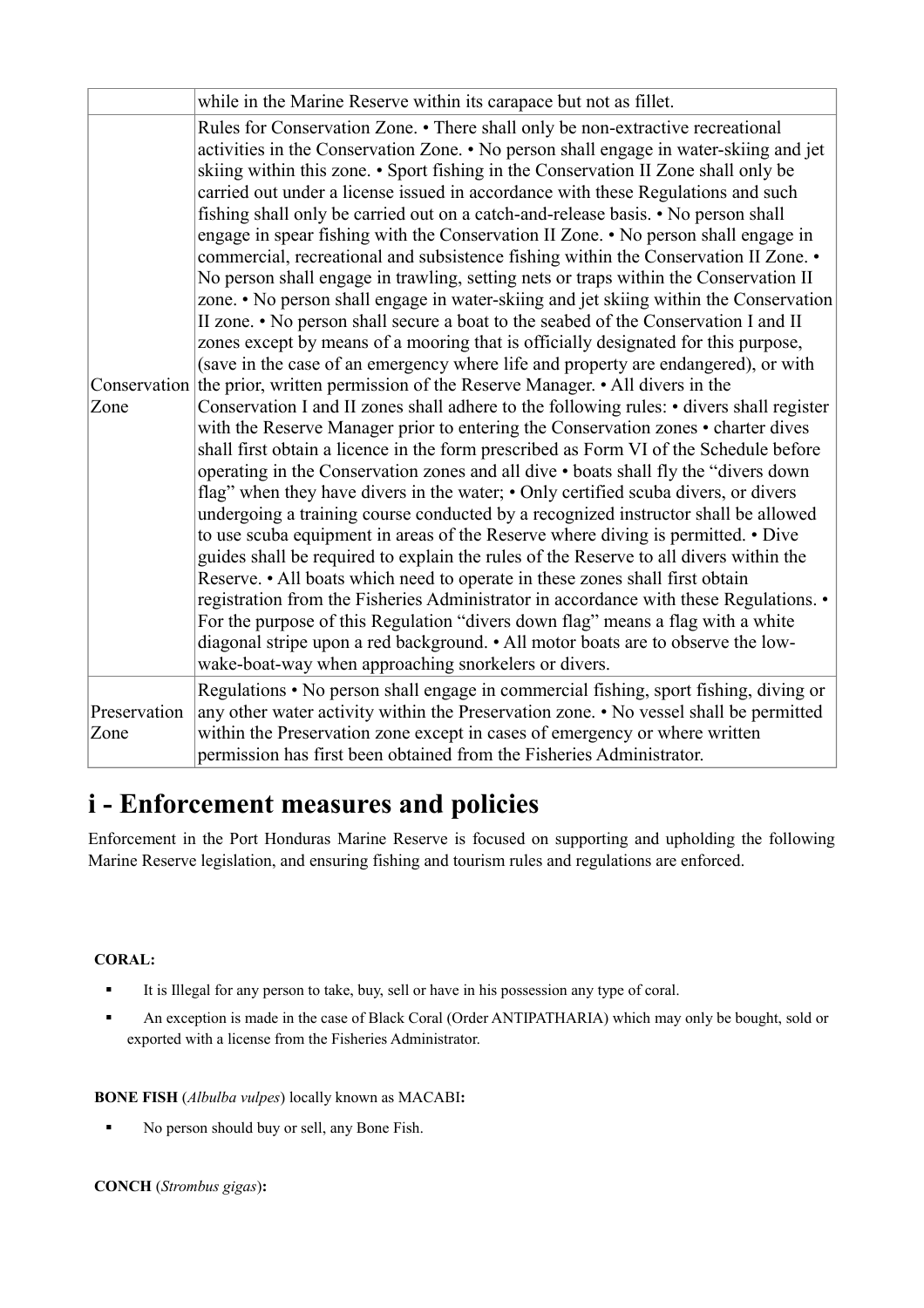- Shell length should exceed 7 inches.
- § Market clean and fillet weight should exceed 3 and 2.75 ounces respectively.
- Closed season is from 1st July to 30th September.
- § No fisherman shall buy, sell or possess diced conch meat

#### **LOBSTER** (*Panulirus argus*):

- § Minimum cape length is 3 inches.
- § Minimum tail weight is 4 ounces.
- § Closed season is from 15th February to 14th June.
- No fisherman shall buy, sell or possess fillet or diced lobster tail, soft shell berried lobster or lobster with tar spot

#### **MARINE TURTLES:**

- No person should interfere with any turtle nest
- No person should take any species of marine turtle
- § No person shall buy, sell, or have in his possession any turtle or articles made of turtle parts.

#### **NASSAU GROUPER:**

- § No person shall take in the waters of Belize, buy, sell, or have in his possession any Nassau Grouper (*Epinephelus striatus*) between 1st December and 31st March
- § No person shall take, buy, sell, or have in his possession any Nassau Grouper which is less than 20 inches and greater than 30 inches
- All Nassau Grouper are to be landed whole

#### **GRAZERS:**

§ No person shall take in the waters of Belize, buy, sell, or have in his possession any grazer (of the genera *Scarus* and *Sparisoma*, commonly known as parrotfish) and *Acathuridae* Family, commonly known as surgeonfish and tangs

#### **FISH FILLET**

All fish fillet shall have a skin patch of at least 2 inches by 1 inch.

#### **SEA CUCUMBER:**

§ No person shall fish for sea cucumber (donkey dung) without a special permit issued by the Fisheries Administrator and from July  $1<sup>st</sup>$  to December  $31<sup>st</sup>$  in any one year

#### **GENERAL**

- § No person shall set traps outside the reef or within 300 feet of the Barrier Reef
- No spear fishing within marine reserves
- § No fishing without a valid fisher folk or fishing vessel license

No one should fish with scuba gear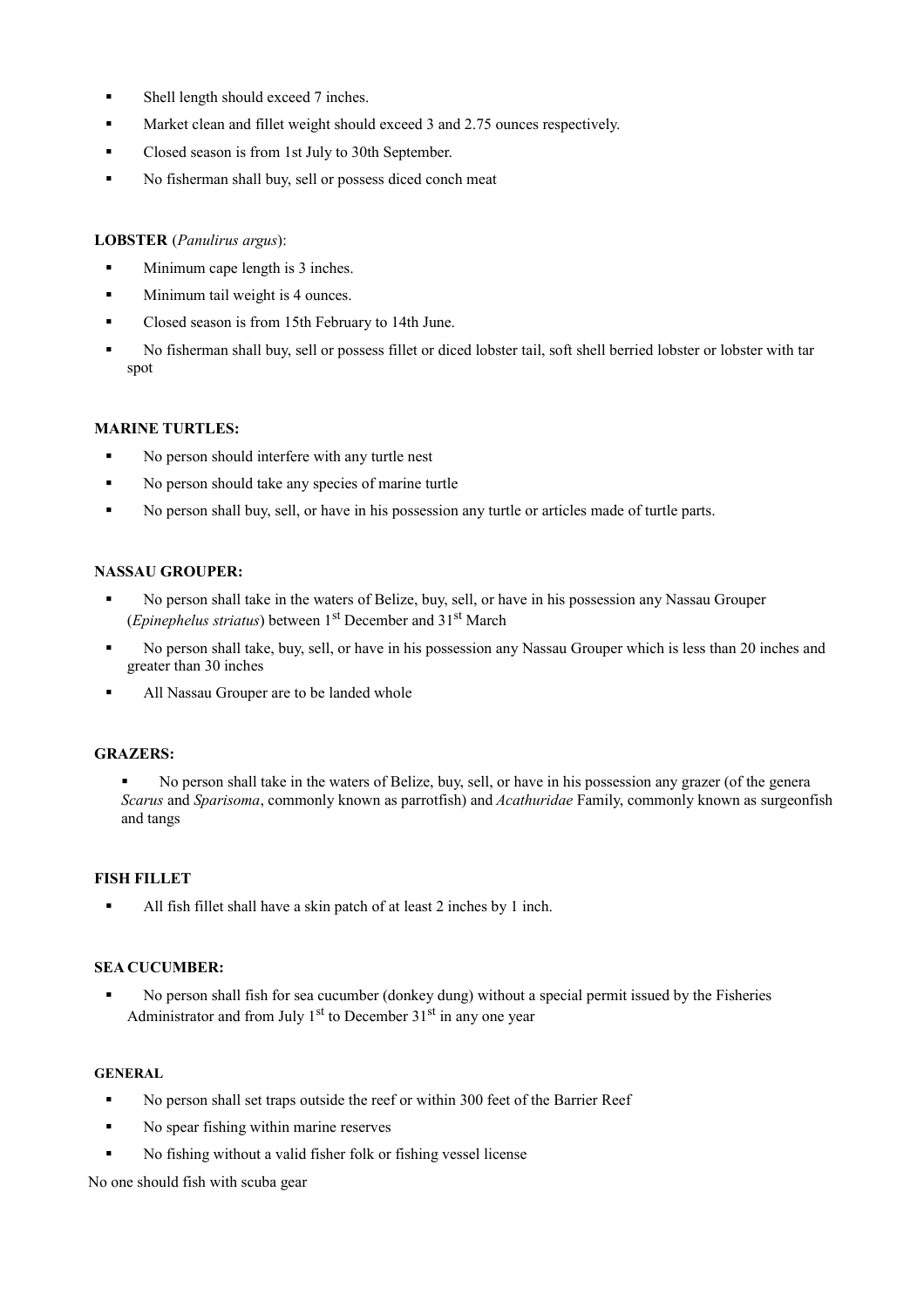This is achieved through a number of Programme areas:

- § **Patrols**
- § **Zoning, boundaries and Regulations**
- § **Staff**
- § **Collaboration**
- § **Reporting**

Specific activities identified to address limitations under this Programme include:

**•** Increased surveillance and enforcement presence in the area, with a second, larger boat, larger motors and establishment of a second base and surveillance team on West Snake Caye

Improved demarcation of boundaries

### **j - International status and dates of designation (e.g. Biosphere Reserve, Ramsar Site, Significant Bird Area, etc.)**

| International status            |    | Date of designation |
|---------------------------------|----|---------------------|
| Biosphere reserve               | no |                     |
| Ramsar site                     | no |                     |
| Significant bird area           | no |                     |
| World heritage site (UNESCO) no |    |                     |
| Others:                         | no |                     |

#### **Comments**

PHMR is outside of the Belize Barrier Reef Reserve System World Heritage Site but does play an important role in the health of the Belize Barrier Reef by providing a nursery for reef fish.

### **k - Site's contribution to local sustainable development measures or related plans**

PHMR plays an important role in sustainable development by protecting marine resources on which livelihoods depend. The successful pilot of Managed Access in PHMR played a role in the Belize Fisheries Department's decision to replicate Managed Access throughout the entire national MPA network, a key step toward sustainable fisheries management in the region.

PHMR is also a tourist destination and plays a role in the Sustainable Tourism Strategy for Southern Belize.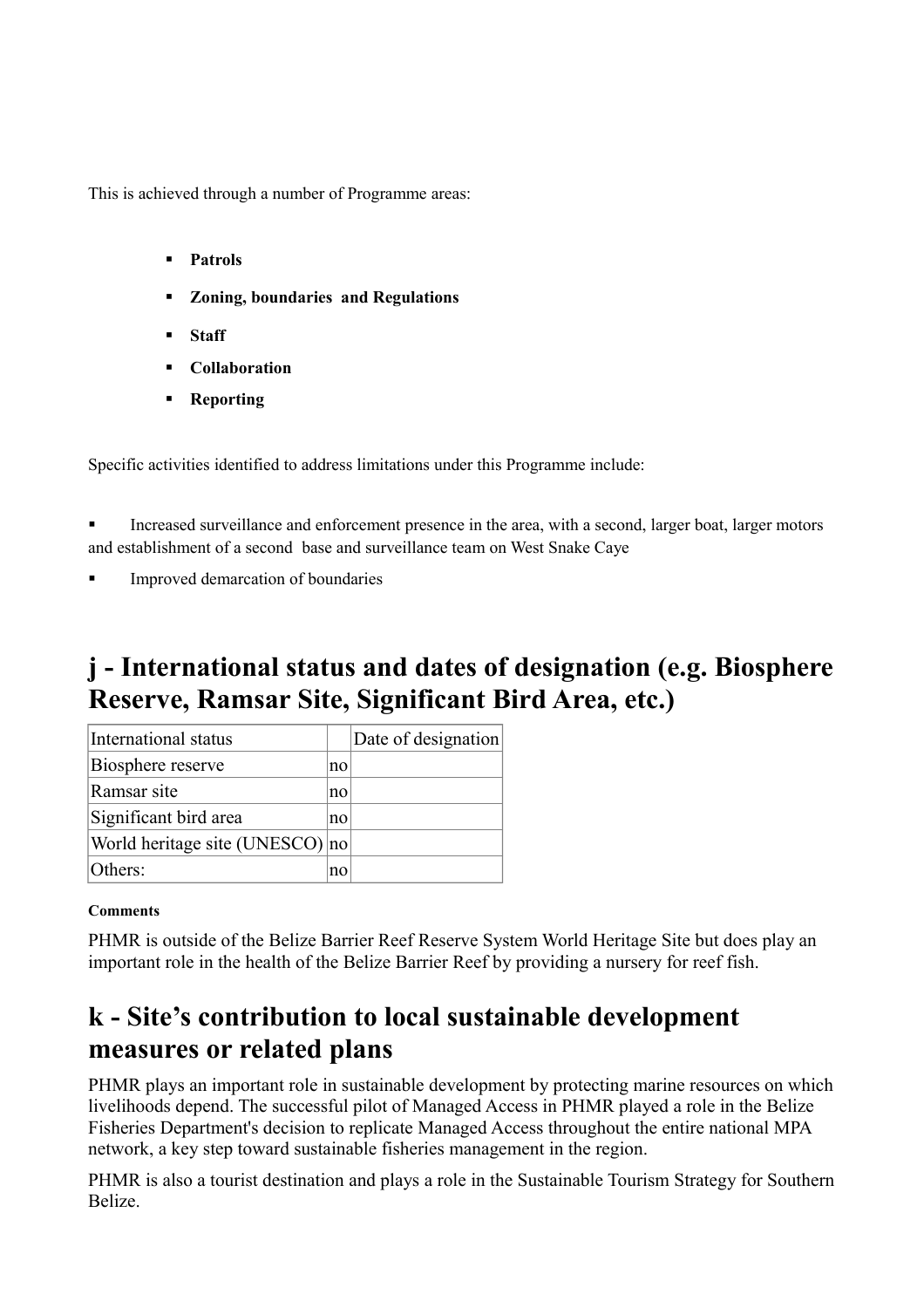| 1 - Available management resources for the area |  |  |  |  |
|-------------------------------------------------|--|--|--|--|
|-------------------------------------------------|--|--|--|--|

| Ressources              |                        | How many/how much                                                                                                                                                                                                                                          | Comments/description                                                                                                                                                                                                                                                                         |  |
|-------------------------|------------------------|------------------------------------------------------------------------------------------------------------------------------------------------------------------------------------------------------------------------------------------------------------|----------------------------------------------------------------------------------------------------------------------------------------------------------------------------------------------------------------------------------------------------------------------------------------------|--|
|                         | Permanent<br>staff     | 18                                                                                                                                                                                                                                                         | There are eight TIDE staff who<br>work exclusively within                                                                                                                                                                                                                                    |  |
|                         | Volunteers             | $\overline{4}$                                                                                                                                                                                                                                             | PHMR (five rangers, a head                                                                                                                                                                                                                                                                   |  |
| Human<br>ressources     | Partners               |                                                                                                                                                                                                                                                            | ranger, a marine biologist, a<br>Managed Access coordinator<br>and a marine manager). A<br>further 11 research, education,<br>and administrative staff<br>members are involved in<br>managing PHMR and other<br>PA. On average, approximately<br>4 volunteers are active at any<br>one time. |  |
| Physical<br>ressources  | Equipments             | Two patrol vessels, one research vessel<br>and one education vessel.                                                                                                                                                                                       |                                                                                                                                                                                                                                                                                              |  |
|                         | Infrastructures        | <b>Field station</b>                                                                                                                                                                                                                                       |                                                                                                                                                                                                                                                                                              |  |
|                         | of funding             | Grants make up 95% of the funding for<br>Present sources PHMR. The other 5% comes from<br>earned income, including TIDE Tours,<br>TIDE's ecotourism subsidiary.                                                                                            |                                                                                                                                                                                                                                                                                              |  |
| Financial<br>ressources | Sources<br>future      | TIDE plans to increase the proportion<br>of non-grant funding for PHMR.<br>Planned novel sources include an<br>expected in the individual donors program and Ridge<br>to Reef Expeditions paying volunteer<br>program<br>(http://www.fromridgetoreef.com). | The annual budget figure<br>$(\$506,000)$ is the three-year<br>mean for the period 2011-<br>2013.                                                                                                                                                                                            |  |
|                         | Annual budget<br>(USD) | 506000                                                                                                                                                                                                                                                     |                                                                                                                                                                                                                                                                                              |  |

### **Conclusion Describe how the management framework outlined above is adequate to achieve the ecological and socioeconomic objectives that were established for the site (Guidelines and Criteria Section C/V).**

The conservation strategies outlined for Port Honduras Marine Reserve in the conservation planning section of the management plan are integrated into the management Programmes, contributing towards the adaptive management process. In 2008, TIDE was one of six organisations that signed a charter to develop and implement a Conservation Action Strategy (CAS) for the Maya Mountain Marine Corridor (MMMC), spanning approximately one million acres of land and 1000 acres of seascape. The other organisations included the Government of Belize's Forest and Fisheries Departments, Ya'axché Conservation Trust (a local non-governmental organisation), and two international organisations, Fauna & Flora International and The Nature Conservancy. Through extensive consultation with local communities and other stakeholders, this strategy identified the greatest threats to the biodiversity of the area and formulated a five year integrated plan for addressing these threats. The strategies of the Conservation Action Plan for the Maya Mountains Marine Corridor (of which PHMR is a component) are also integrated, to ensure that the PHMR fulfils its role in the seascape, assisting Fisheries Department and TIDE in ensuring the long-term conservation of the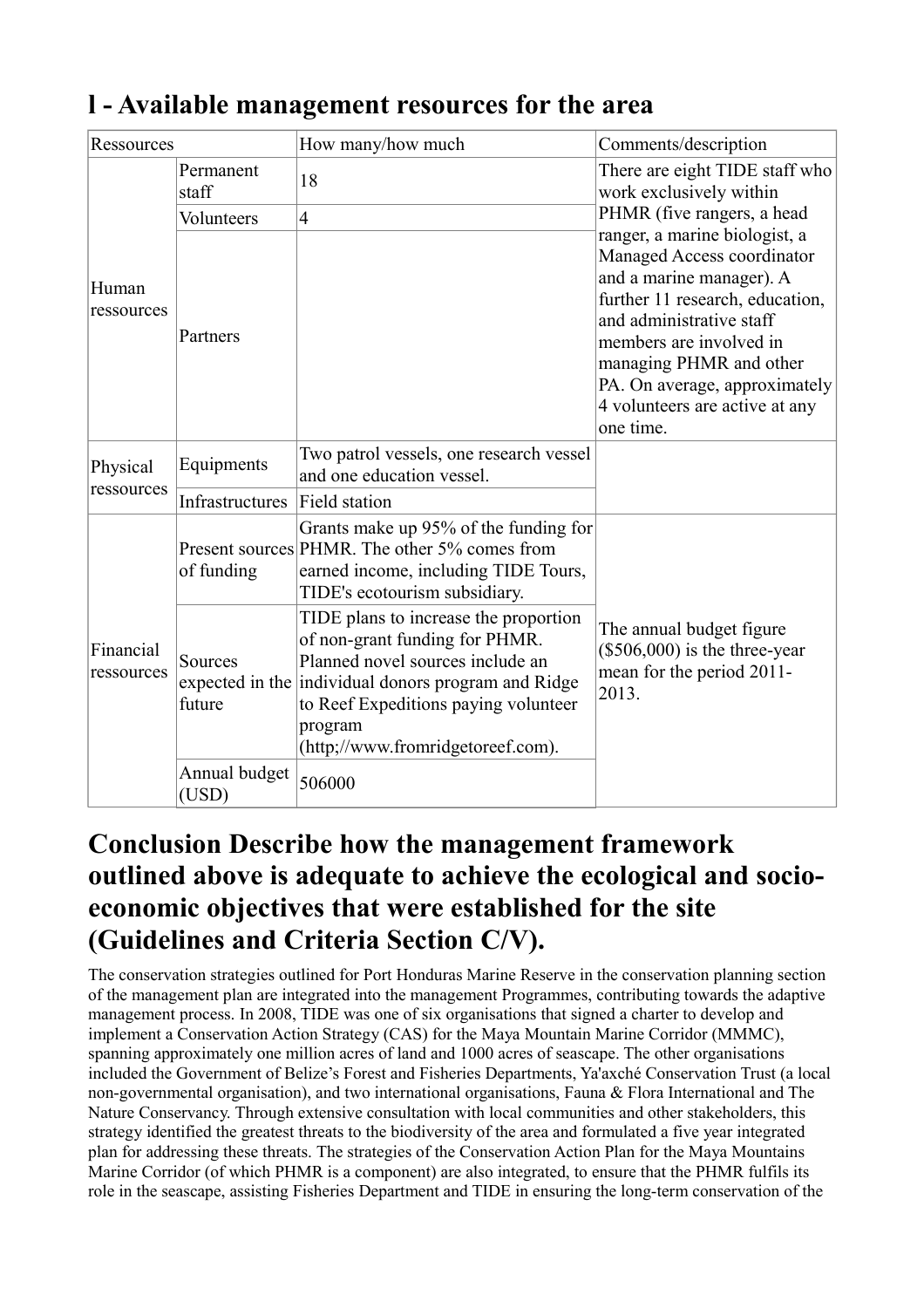# **Chapter 7. MONITORING AND EVALUATION**

#### **In general, describe how the nominated site addresses monitoring and evaluation**

Implementation of management plan activities is monitored on an annual basis by the Toledo Institute of Development and Environment and the Fisheries Department.

Illegal activities and enforcement activities are monitored by the MPA ranger team.

Achievement of conservation objectives is monitored by an on-going research and monitoring program (see "Information and knowledge" section).

Management effectiveness is evaluated by an external party approximately every five years, according to the method of Young et al. (2005).

Young (2005) Monitoring package for assessing management effectiveness of protected areas. Report prepared for the National Protected Policy and System Plan Task Force. July 2005.

#### **What indicators are used to evaluate management effectiveness and conservation success, and the impact of the management plan on the local communities**

| Indicators by category                 | Comments                                                                                                                                                                                                                                                                                                            |
|----------------------------------------|---------------------------------------------------------------------------------------------------------------------------------------------------------------------------------------------------------------------------------------------------------------------------------------------------------------------|
| Evaluation of management effectiveness |                                                                                                                                                                                                                                                                                                                     |
| Management effectiveness               | Sixty-four (64) indicators are used to assess management<br>effectiveness, according to Young, Roy, Larry Wolfe, and<br>Victoria Macfarlane. 2005. Monitoring Effectiveness in<br>Belize's Protected Areas System. Report prepared for the<br>National Protected Areas Policy & System Plan Task Force<br>(NPAPSP). |

*Evaluation of conservation measures on the status of species populations within and around protected area*

| Numbers of patrols where illegal<br>fishing is reported in PHMR; number<br>and size of fish species recorded<br>during market and underwater<br>surveys. | Goal: To return abundance of commercial and recreational<br>species to optimum by reducing fishing pressure in PHMR |
|----------------------------------------------------------------------------------------------------------------------------------------------------------|---------------------------------------------------------------------------------------------------------------------|
| Numbers of patrols where illegal                                                                                                                         | Goal: To return numbers of large marine vertebrates to                                                              |
| of large marine vertebrates per                                                                                                                          | fishing is reported in PHMR; number optimal levels by reducing fishing and hunting pressure, and                    |
| species recorded during monitoring                                                                                                                       | habitat loss within PHMR.                                                                                           |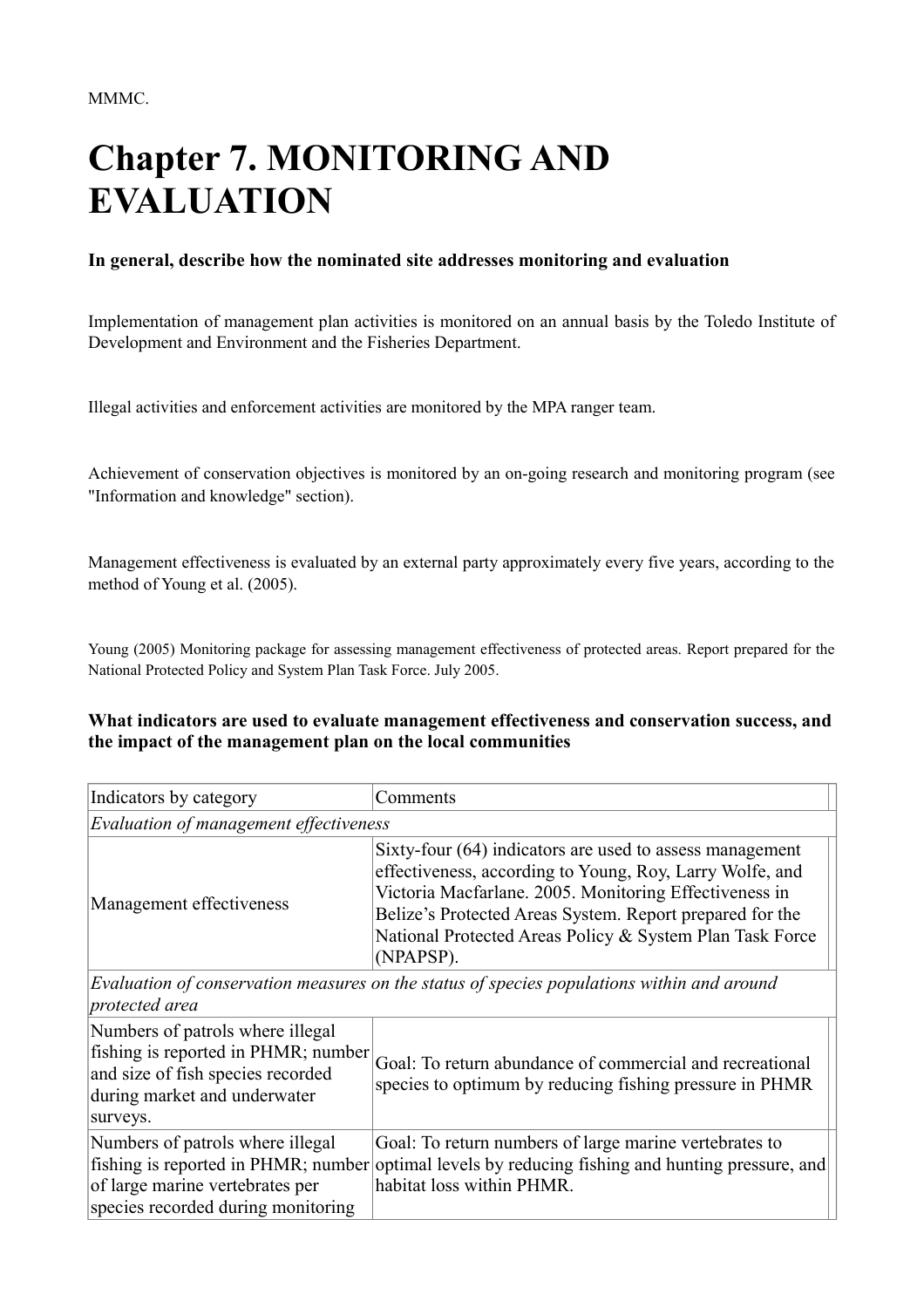| surveys within PHMR.                                                                                                                             |                                                                                                                                                                                                                                                                                                                |  |  |  |
|--------------------------------------------------------------------------------------------------------------------------------------------------|----------------------------------------------------------------------------------------------------------------------------------------------------------------------------------------------------------------------------------------------------------------------------------------------------------------|--|--|--|
| Evaluation of conservation measures on the status of habitats within and around the protected area                                               |                                                                                                                                                                                                                                                                                                                |  |  |  |
| % coral cover, % macroalgal cover;<br>reef fish density;                                                                                         | Goal: To return coral reef ecosystems in PHMR to a healthy<br>state providing a range of functions and services.                                                                                                                                                                                               |  |  |  |
| Extent of intact mangroves and<br>littoral forests along coast and on<br>cayes within PHMR; number of<br>turtle nests on beaches within<br>PHMR. | Goal: To maintain littoral forests and mangroves in a<br>healthy state to ensure they perform critical functions by<br>preventing illegal deforestation and clearing along the<br>coastline and cayes within PHMR. To maintain healthy<br>beaches, free of debris, for turtle nesting and tourists in<br>PHMR. |  |  |  |
| Extent and health of seagrass beds<br>within PHMR.                                                                                               | To maintain healthy seagrass beds throughout PHMR to<br>ensure they perform critical functions, including as nursery<br>areas and feeding grounds.                                                                                                                                                             |  |  |  |
| Evaluation of conservation measures on the status of ecological processes within and around the<br>protected area                                |                                                                                                                                                                                                                                                                                                                |  |  |  |
| Extent and health of seagrass beds<br>within PHMR.                                                                                               | Goal: To maintain healthy seagrass beds throughout PHMR<br>to ensure they perform critical functions, including as<br>nursery areas and feeding grounds.                                                                                                                                                       |  |  |  |

*Evaluation of the impact of the management plan on the local communities*

# **Chapter 8. STAKEHOLDERS**

**Describe how the nominated site involves stakeholders and local communities in designation and management, and specify specific coordination measures or mechanisms currently in place** 

| <b>Stackeholders</b><br>involvement |     | Involvement Description of involvement                                                                                                                                                       | Specific<br>coordination<br>measures                                                                                             | Comments<br>(if any) |
|-------------------------------------|-----|----------------------------------------------------------------------------------------------------------------------------------------------------------------------------------------------|----------------------------------------------------------------------------------------------------------------------------------|----------------------|
| Institutions                        | yes | <b>Fisheries Department and TIDE</b><br>share co-management of PHMR.<br>FD and TIDE both attend quarterly<br>PHMR Advisory Council meetings.                                                 | Quarterly<br><b>Advisory Council</b><br>meetings.<br>Monthly and<br>annual reports by<br>TIDE to the<br>Fisheries<br>Department. |                      |
| Public                              | no  |                                                                                                                                                                                              |                                                                                                                                  |                      |
| Decision-makers                     | yes | Government of Belize, through the<br>Fisheries Department, sets the<br>legislation governing PHMR and<br>has the power to continue or<br>terminate the co-management<br>agreement with TIDE. | Quarterly<br><b>Advisory Council</b><br>meetings.<br>Monthly and<br>annual reports by<br>TIDE to the<br>Fisheries<br>Department. |                      |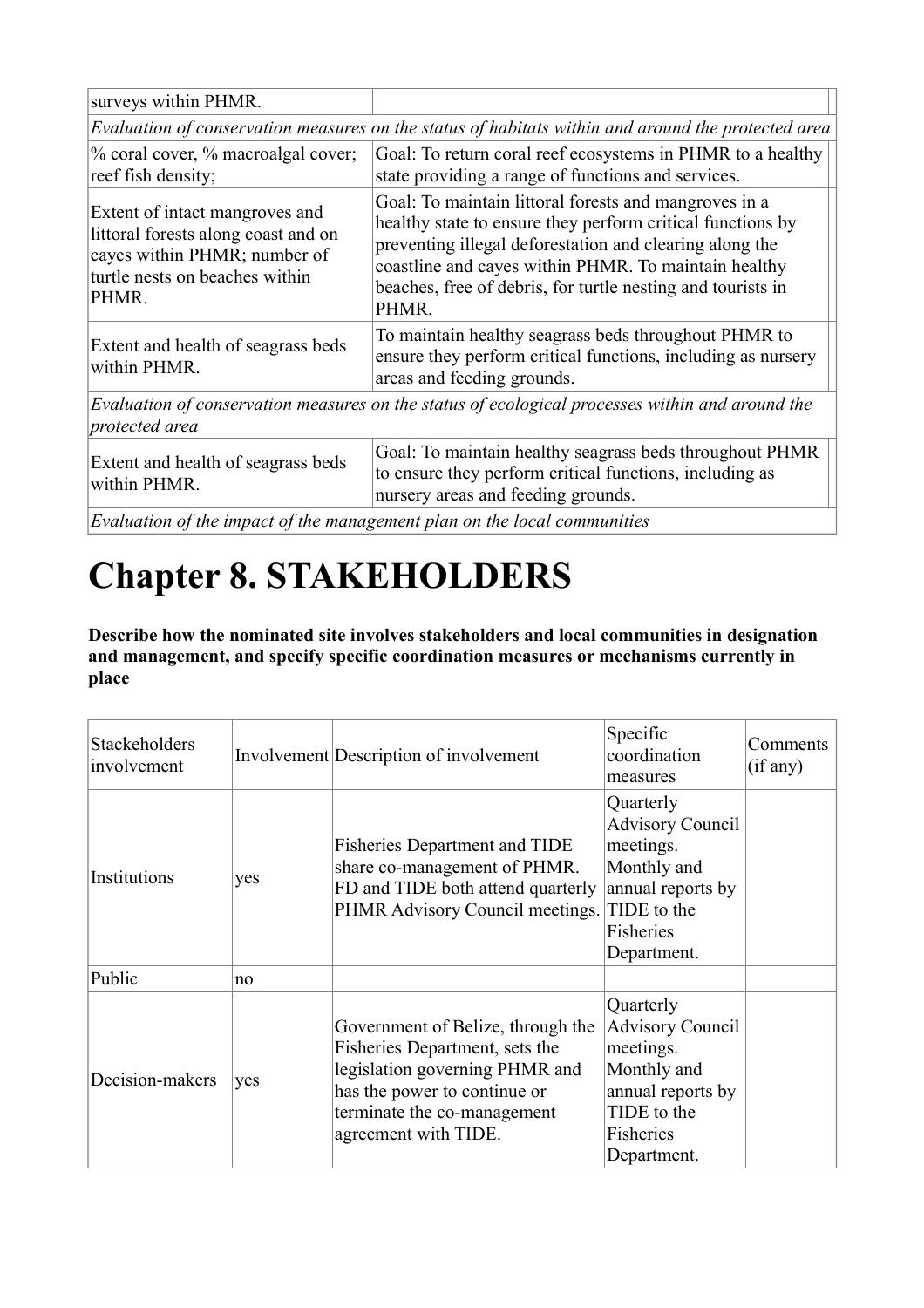| Economic-sectors     | ves | Representatives of the main fishers<br>and tour guides associations and<br>cooperatives sit on the PHMR<br><b>Advisory Council and PHMR</b><br><b>Community Managed Access</b><br>Committee.                                                                                                                                                                                                                                                            | Quarterly<br>meetings of the<br><b>Advisory Council</b><br>and Managed<br>Access<br>Committee. |  |
|----------------------|-----|---------------------------------------------------------------------------------------------------------------------------------------------------------------------------------------------------------------------------------------------------------------------------------------------------------------------------------------------------------------------------------------------------------------------------------------------------------|------------------------------------------------------------------------------------------------|--|
| Local<br>communities | yes | Representatives of PHMR's three<br>main stakeholder communities<br>(Punta Gorda, Punta Negra and<br>Monkey River) sit on the Port<br><b>Honduras Marine Reserve</b><br>Advisory Committee, as well as the and Managed<br><b>PHMR Community Managed</b><br>Access Committee. Fishers are also Committee.<br>kept informed and have the<br>opportunity to provide input during every 4-6 months.<br>"fishers forums" held two to three<br>times per year. | Quarterly<br>meetings of the<br><b>Advisory Council</b><br>Access<br>Fishers forums            |  |
| Others               | no  |                                                                                                                                                                                                                                                                                                                                                                                                                                                         |                                                                                                |  |

## **Chapter 9. IMPLEMENTATION MECHANISM**

**Describe the mechanisms and programmes that are in place in regard to each of the following management tools in the nominated site (fill only the fields that are relevant for your site)** 

| Management tools                                                                  |     | Existing Mechanisms and programmes in place                                                                                                                                                                                                            | Comments<br>(if any) |
|-----------------------------------------------------------------------------------|-----|--------------------------------------------------------------------------------------------------------------------------------------------------------------------------------------------------------------------------------------------------------|----------------------|
| Public awareness,<br>education, and<br>information<br>dissemination<br>programmes | yes | Community Stewardship Program, Junior<br>Stewardship Program, Community Researchers, TIDE<br>Scholarship Program, Visitor education and<br>interpretation, Tourism Best Practices, School field<br>trips, TIDE Summer Camp and TIDE Freshwater<br>Cup. |                      |
| Capacity building of<br>staff and management                                      | ves | Rangers receive on-going training in law<br>enforcement, public relations, boat navigation, and<br>other skills required, including training as Special<br>Constables.                                                                                 |                      |
| Research, data<br>storage, and analysis                                           | yes | Research program, monitoring program, collaboration<br>with other institutions and universities.                                                                                                                                                       |                      |
| Surveillance and<br>enforcement                                                   | yes | Patrols, Zoning, boundaries and Regulations Inter-<br>agency Collaboration, Reporting                                                                                                                                                                  |                      |
| Participation of<br>exterior users                                                | yes | Managed access fisheries.                                                                                                                                                                                                                              |                      |
| Alternative and<br>sustainable<br>livelihoods                                     | yes | Tourism development, seaweed farming, chicken-<br>rearing as a supplemental livelihood, support of local<br>fishing cooperative to add value to marine products.                                                                                       |                      |